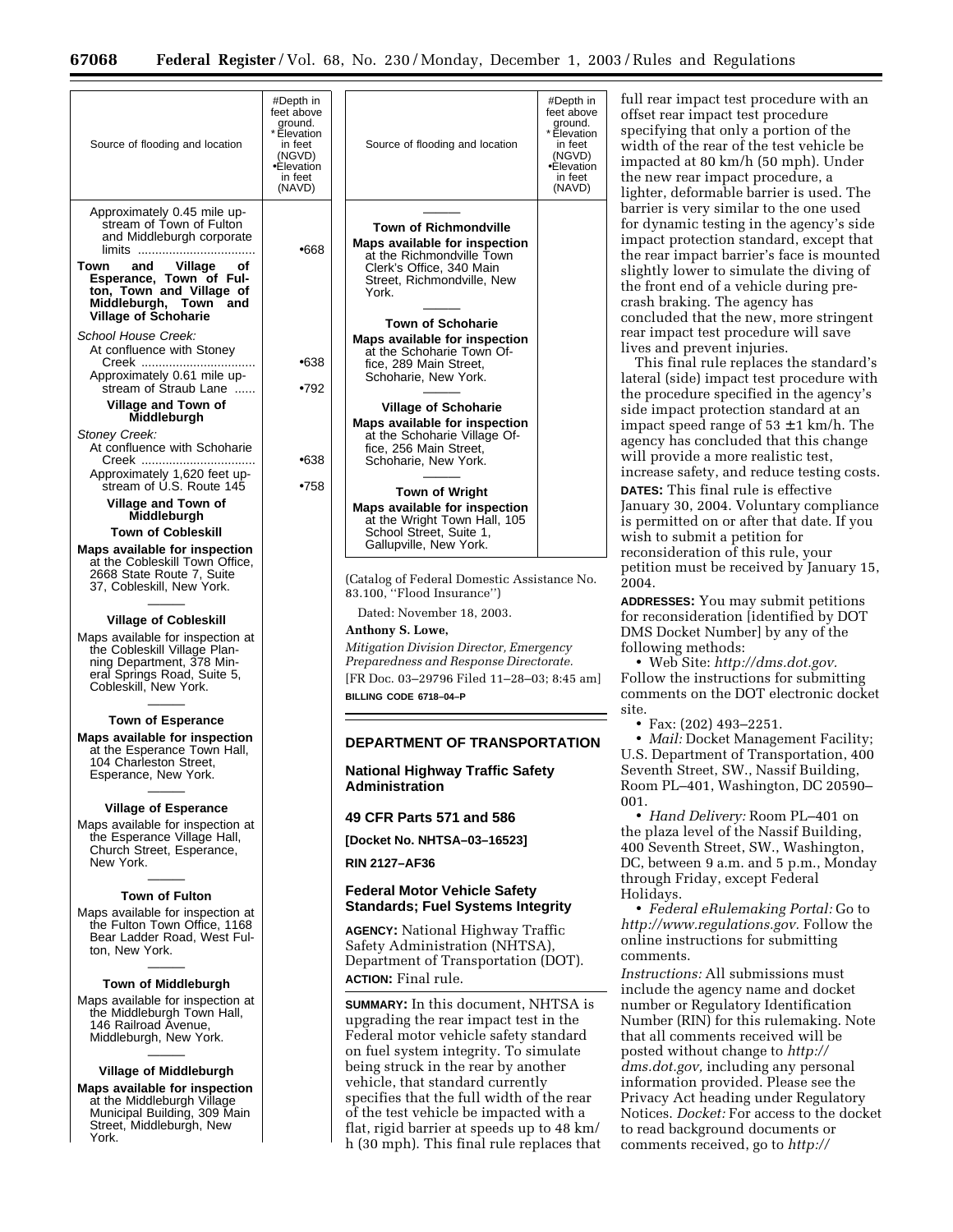*[dms.dot.gov](http://dms.dot.gov)* at any time or to Room PL– 401 on the plaza level of the Nassif Building, 400 Seventh Street SW., Washington, DC, between 9 a.m. and 5 p.m., Monday through Friday, except Federal Holidays

**FOR FURTHER INFORMATION CONTACT:** For technical and other non-legal issues, you may call Dr. William J.J. Liu, Office of Crashworthiness Standards, Telephone: (202) 366–2264, Fax: (202)– 366–4329.

For legal issues, you may call Mr. Chris Calamita, Office of Chief Counsel Telephone: (202) 366–2992, Fax: (202)– 366–3820.

You may send mail to both of these officials at the National Highway Traffic Safety Administration, 400 Seventh Street SW., Washington, DC 20590.

You may call Docket Management at (202)–366–9324. You may visit the Docket on the plaza level at 400 Seventh Street SW., Washington, DC, from 10 a.m. to 5 p.m., Monday through Friday. **SUPPLEMENTARY INFORMATION:**

#### **Table of Contents**

# I. Background

- A. Existing Standard
- B. Safety Problem
- II. 1995 Advance Notice of Proposed Rulemaking
- III. 2000 Notice of Proposed Rulemaking
	- A. Proposed Rear Impact Test Procedure
	- B. Proposed Side Impact Test Procedure
	- C. Door System Integrity
	- D. Lead Time
	- E. Costs and Benefits
	- F. Request for Comments on Additional Issues
- IV. Summary of Comments
	- A. Rear Impact Test Procedure Upgrade
	- B. Side Impact Test Procedure Upgrade
	- C. Door System Integrity
	- D. Lead Time
	- 1. Rear Impact Test Upgrade
	- 2. Side Impact Test Upgrade
	- E. Costs and Benefits
	- F. Additional Issues
	- 1. Real World Data
	- 2. Head and Neck Injury Criteria
	- 3. Seat Back Failure
	- 4. Use of 5th Percentile Female Dummies
	- 5. Test Vehicle Loading Conditions
	- 6. Lowering the Barrier Face
	- 7. Pole Side Impact Test
	- 8. Prohibiting Fuel Leakage in Frontal
	- Impact Crash Tests
	- 9. Compliance Responsibility of Second-Stage Manufacturers
	- 10. Fuel Siphoning

V. Final Rule

- A. Summary of the Final Rule
- B. Rear Impact Test Procedure
- C. Side Impact Test Procedure
- D. Door System Integrity
- E. Lead Time
- 1. Rear Impact Test Upgrade
- 2. Side Impact Test Upgrade
- F. Benefits
- G. Costs
- 1. Real World Data
- 2. Head and Neck Injury Criteria
- 3. Seat Back Failure
- 4. Use of 5th Percentile Female Dummies
- 5. Test Vehicle Loading Conditions
- 6. Lowering the Barrier Face
- 7. Pole Side Impact Test
- 8. Prohibiting Fuel Leakage in Frontal Impact Crash Tests
- 9. Compliance Responsibility of Second-Stage Manufacturers
- 10. Fuel Siphoning VI. Rulemaking Analyses and Notices

#### **I. Background**

#### *A. Existing Standard*

Standard No. 301, *Fuel system integrity,* sets performance requirements for the fuel systems of vehicles with a gross vehicle weight rating (GVWR) of 4,536 kg (10,000 pounds) or less. The standard, which was issued in the 1970s, limits the amount of fuel spillage from fuel systems of vehicles during and after being subjected to a frontal, rear, or side impact test.

In the frontal impact test, the test vehicle is driven forward into a fixed barrier at 48 km/h (30 mph). In the rear impact test, a 1,814 kg (4,000 pound) barrier moving at 48 km/h (30 mph) is guided into the full width of the rear of a stationary test vehicle. In the side impact test, a 1,814 kg (4,000 pound) barrier moving at 32 km/h (20 mph) is guided into the side of a stationary test vehicle. The standard sets three separate limits on fuel spillage from crash-tested vehicles: 28 grams (1 ounce) by weight, during the time period beginning with the start of the impact and ending with the cessation of vehicle motion; a total of 142 grams (5 ounces) by weight during the 5-minute time period beginning with the cessation of vehicle motion; and 28 grams (1 ounce) by weight during any 1-minute interval in the 25-minute period beginning with the end of the 5-minute period.

Similar fuel spillage limits apply to vehicles tested in accordance with the standard's static rollover test procedure.1 The rollover test is conducted after frontal, rear, and side impact tests.

# *B. Safety Problem*

Preserving fuel system integrity in a crash is critical to preventing occupant exposure to fire. Although vehicle fires are relatively rare events (occurring in

less than 1 percent of vehicles in towaway crashes), they tend to be severe in terms of the number of casualties caused. According to an analysis of data in the agency's Fatality Analysis Reporting System (FARS) in 2001, 3.5% percent (1,449 fatalities) of light vehicle occupant fatalities occurred in crashes involving fire.2 Overall, the fire itself was deemed to be the most harmful event in the vehicle for about 24 percent (341) of these fatalities.

An analysis of 1993–2001 National Automotive Sampling System (NASS) data indicated that each year an average of about 15,820 occupants were exposed to a post-crash fire in passenger cars and light vehicles (vans, pickup trucks, and multipurpose passenger vehicles) with a GVWR of 4,536 kg (10,000 pounds) or less that were towed away after the fire. Of those occupants, about 736 (6 percent) received moderate or severe burns (AIS 2 and greater). Threequarters of those with moderate and more severe burns had second or third degree burns over more than 90 percent of the body. Moreover, the agency notes that maximum-severity (AIS 6) burns are nearly always fatal. These statistics underscore the importance of preserving fuel system integrity in a crash in order to prevent vehicle fires.

# **II. 1995 Advance Notice of Proposed Rulemaking**

On April 12, 1995, NHTSA published an Advance Notice of Proposed Rulemaking (ANPRM) announcing the agency's plans to consider upgrading Standard No. 301.3 The agency explained that it was considering using a three-phase approach to upgrade the requirements of the standard. Phase 1 would focus on requirements for component performance (*e.g.,* fuel tanks, fuel pumps, and electrical systems); Phase 2 would address system performance (*e.g.,* shutting down fuel supply and potential ignition sources in the event of a breach in the fuel system); and Phase 3 would address issues related to environmental and aging effects (*e.g.,* the potential relationship of vehicle aging to fire occurrence). The

H. Additional Issues

<sup>1</sup>Under S5.6, *Fuel spillage; rollover.,* when a vehicle is rotated along its longitudinal axis to each successive increment of 90 degrees, fuel spillage from the onset of rotational motion must not exceed 142 grams (5 ounces) for the first 5 minutes of testing, at each successive 90 degree increment. For the remaining test period at each increment of 90 degrees, fuel spillage during any one minute interval must not exceed 28 g (1 ounce).

<sup>2</sup>These fatalities included fatalities due to burns and/or impact injuries, but not due to asphyxiation.

<sup>3</sup> 60 FR 18566. Previously, the agency published a Request for Comments notice stating that NHTSA was ''considering initiating rulemaking to upgrade the protection currently provided by'' Standard No. 301. 57 FR 59041, December 14, 1992; Docket No. 92–66, Notice 1. The notice also requested answers to specific questions related to test impact speeds, impact barriers, effect of vehicle aging on the likelihood of fire, contribution of occupant entrapment to the likelihood of fire-related injuries, *etc.*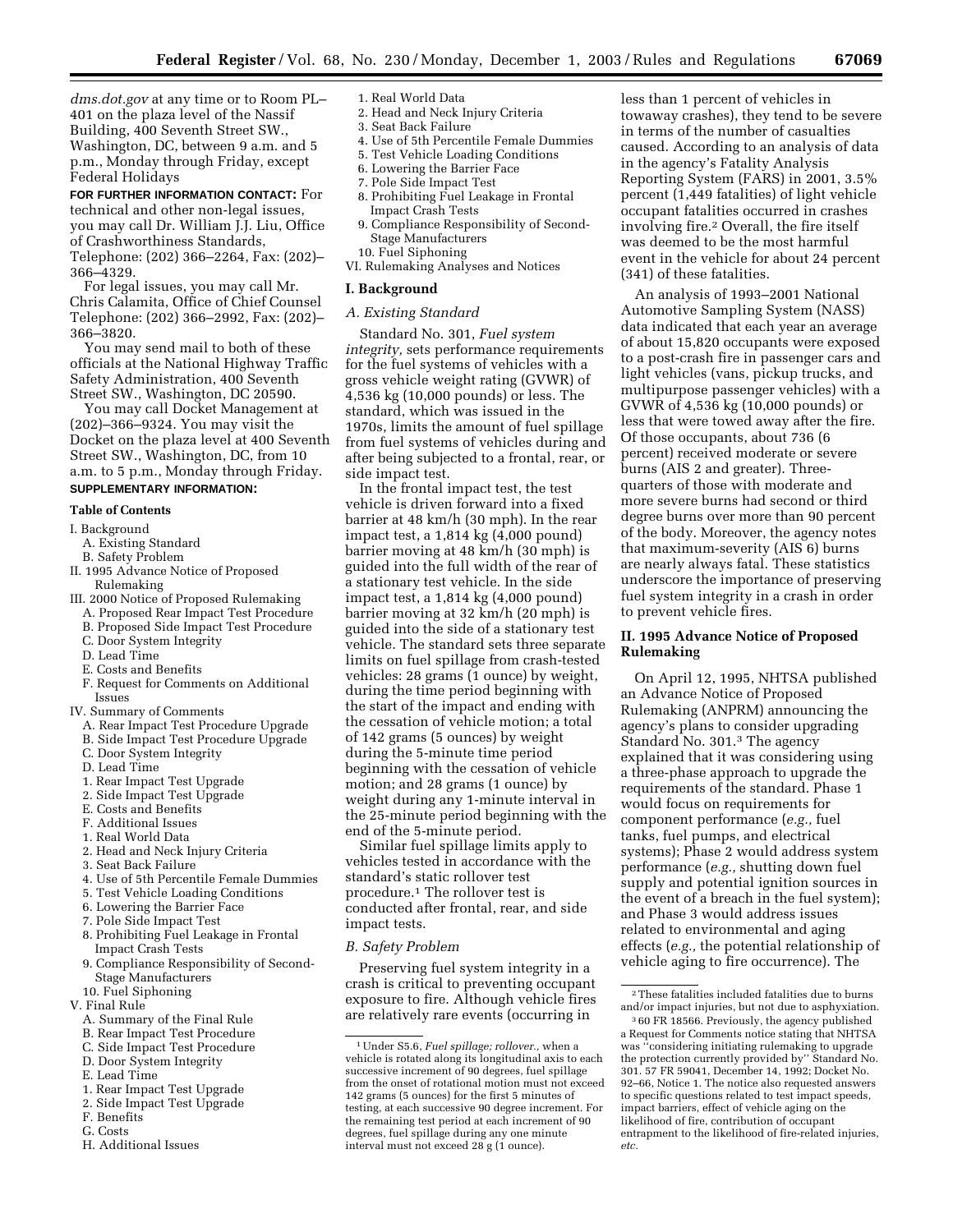agency sought comment on this approach as well as several other issues.

NHTSA received comments from component and vehicle manufacturers, industry associations, consumer advocacy organizations, and other organizations. After reviewing these comments and further analysis, the agency made the following decisions.

First, after examining the effectiveness of fuel pump shut-off devices in reducing post-crash vehicle fires, the agency decided not to pursue rulemaking with respect to fuel system component performance. The agency's review of NASS data did not reveal a significant difference in the rate or severity of post-crash fire occurrence in vehicles with and vehicles without fuel pump shut-off devices. Research conducted under the General Motors (GM) C/K settlement agreement 4 confirmed this finding during crash testing with and without fuel pump shut-off devices. During crash testing, there was no difference in the rate of fuel leakage or severity of post-crash fire occurrence between vehicles equipped with shut-off switches (Ford) and those without (GM, Chrysler and Honda).

Second, the agency decided not to pursue rulemaking related to environmental and aging effects. The agency agreed with vehicle manufacturer comments that further studies were needed to define the problems associated with environmental and aging effects and determine whether rulemaking would be appropriate to address them. The agency stated that it might revisit this issue upon further study. As part of the GM settlement, GM contracted with Southwest Research Institute to conduct research on the environmental factors and aging effects on fuel system components. This report showed some effects of corrosion on metal components and some effects of hot arid conditions on rubber components, and little effect on plastic components. The findings were inconclusive, but did not indicate serious problems affecting fuel system crash performance. No further agency action is planned at this time.5

Third, the agency decided to investigate the feasibility and practicability of upgrading Standard No. 301's rear and side impact requirements. The agency reviewed real world crash data to determine what types of rear impact crashes resulted in ''moderate,'' ''severe,'' and ''very severe'' fires.6 Next, the agency analyzed the data to determine whether it was the fire or the impact of the crash that caused the fatalities and injuries in the fire-related crashes. NHTSA then examined the data to determine the characteristics of rear crashes that were causing fire-related fatalities and injuries and developed a new crash test procedure to simulate the most frequent crash scenario that leads to fire and fire-related fatalities and injuries in rear impact crashes. The agency then performed seventeen crash tests using the new crash test procedure.7

# **III. 2000 Notice of Proposed Rulemaking**

#### *A. Proposed Rear Impact Test Procedure*

After reviewing the comments on the 1995 ANPRM and analyzing the real world crash data and data from the seventeen crash tests with the new crash test procedure, the agency published a Notice of Proposed Rulemaking (NPRM) on November 13, 2000.8 In the NPRM, the agency tentatively concluded that the proposed rear impact test procedure would reduce fire-related fatalities and injuries from rear impact crashes. Thus, the agency proposed to replace Standard No. 301's current rear impact test procedure with one that would specify impacting the rear of the test vehicle at  $80 \pm 1$  km/h (50 mph) with a 1,368 kg (3,015 pound) moving deformable barrier (MDB) at a 70 percent overlap with the test vehicle. That barrier is very similar to that used under Standard No.

7The rear impact tests used a 1,368 kg (3,015 pound) moving deformable barrier (MDB) with the barrier lowered by 50 mm (2 inches) to simulate pre-crash braking. The MDB impacted the test vehicle at 80 km/h (50 mph) parallel to the longitudinal centerline of the test vehicle with a 70 percent overlap on the side of the vehicle where the fuel filler neck was located. However, the new rear impact test allows the MDB to strike the rear with the overlap on either side of the vehicle for all possible worst case scenarios, including dual fuel tank designs with filler necks on both sides and filler neck in the center of the rear.

8 65 FR 67693, Docket No. NHTSA–2000–8248.

214, *Side impact protection,* in dynamic side impact testing except that the face of the MDB used in rear impact testing under Standard No. 301 would be 50 mm (2 inches) lower than the face of the Standard No. 214 barrier to simulate pre-crash braking.9

The agency noted that the proposed test procedure would simulate a type of rear vehicle-to-vehicle collision that can result in post-crash fire in an otherwise survivable crash: a high speed offset rear strike to the vehicle that results in fuel leakage from a breach in the fuel system and, potentially, a rapidly spreading fire that results in fatalities and injuries. The agency also noted that NASS estimates show that the majority of fatal and nonfatal occupant burn injuries in rear impact crashes occurred in crashes in the 34 to 48 km/h (21 to 30 mph) deltav range. The agency stated that the elements of the proposed offset rear impact test procedure were accordingly chosen to simulate vehicle-to-vehicle crashes with a delta-v range of 32 to 48 km/h (20 to 30 mph).

The agency tentatively concluded that the proposed offset rear impact test procedure was practicable. The agency stated:

Crash test results indicate that large, medium, and small vehicles could be designed to meet the standard under the proposed upgraded rear impact procedure. In those tests, some small as well as large existing light-duty vehicles already meet the proposed upgrade. Several larger light-duty vehicles, including passenger cars, multipurpose passenger vehicles, and light trucks, all passed the proposed upgrade. In addition, several small vehicles, the Mazda Miata, Chevrolet Metro, Nissan Sentra, and Honda Civic, passed the proposed upgrade. While we are aware that some existing smaller vehicles leaked fuel when tested under the proposed upgraded test procedure (*e.g.*, the 1996 Suzuki Sidekick, Dodge Neon, and Geo Prizm, and the 1998 Chevrolet Cavalier, VW Jetta, and Ford Escort), we believe that relatively minor, inexpensive design changes would correct the vast majority of the failures.10 For example, the fuel lines in the Dodge Neon could be rerouted, and the area on top of the tank around the fuel sender unit plastic sealing plate could be reinforced on the VW Jetta.11

NHTSA did not propose to require manufacturers to place each vehicle's

<sup>4</sup>On December 2, 1994, the Secretary of Transportation announced a settlement of an investigation by NHTSA of an alleged safety defect in certain GM pickup trucks with fuel tanks mounted outside the frame rails. Under that settlement, GM contributed over \$51.3 million for a variety of safety initiatives. Among other things, the settlement funded research on ways to reduce the occurrence and effects of post-crash fires. All relevant results of this research are being placed in dockets NHTSA–98–3585, NHTSA–98–3588, Docket No. 96–GMRSCH–GR, and Docket No. 95– 20–GR.

<sup>5</sup>*http://dms.dot.gov/search/ [document.cfm?doucmentid](http://dms.dot.gov/search/document.cfm?documentid=18375&docketid=3558)*

*[<sup>=183754&</sup>amp;docketid=3588](http://dms.dot.gov/search/document.cfm?documentid=18375&docketid=3558)* Docket Number NHTSA– 1988–3588–177 (Miller, Michael et al. ''First, Second and Third Progress Reports and Final Report—Inspection of Aging Vehicles and Testing Components'')

 $^6\textnormal{A}$  "moderate" fire is defined as fire damage to between 25 and 50 percent of the vehicle surface; a ''severe'' fire is fire damage to between 50 and 75 percent of the vehicle surface; and a ''very severe'' fire is fire damage to more than 75 percent of the vehicle surface.

<sup>9</sup>Standard No. 214, Side Impact Protection, specifies that the bottom of the face of the barrier is 11 inches above the ground and the bottom of the bumper is 13 inches above the ground. See Figure 2.

<sup>10</sup>The Ford Mustang test series demonstrated the technical feasibility of redesigning a 1993 Ford Mustang so that it would pass the proposed upgrade test procedure (the 1996 Ford Mustang test). It demonstrated that structural and component design are critical, regardless of the fuel tank location, for passing the upgrade. 11 65 FR at 67701.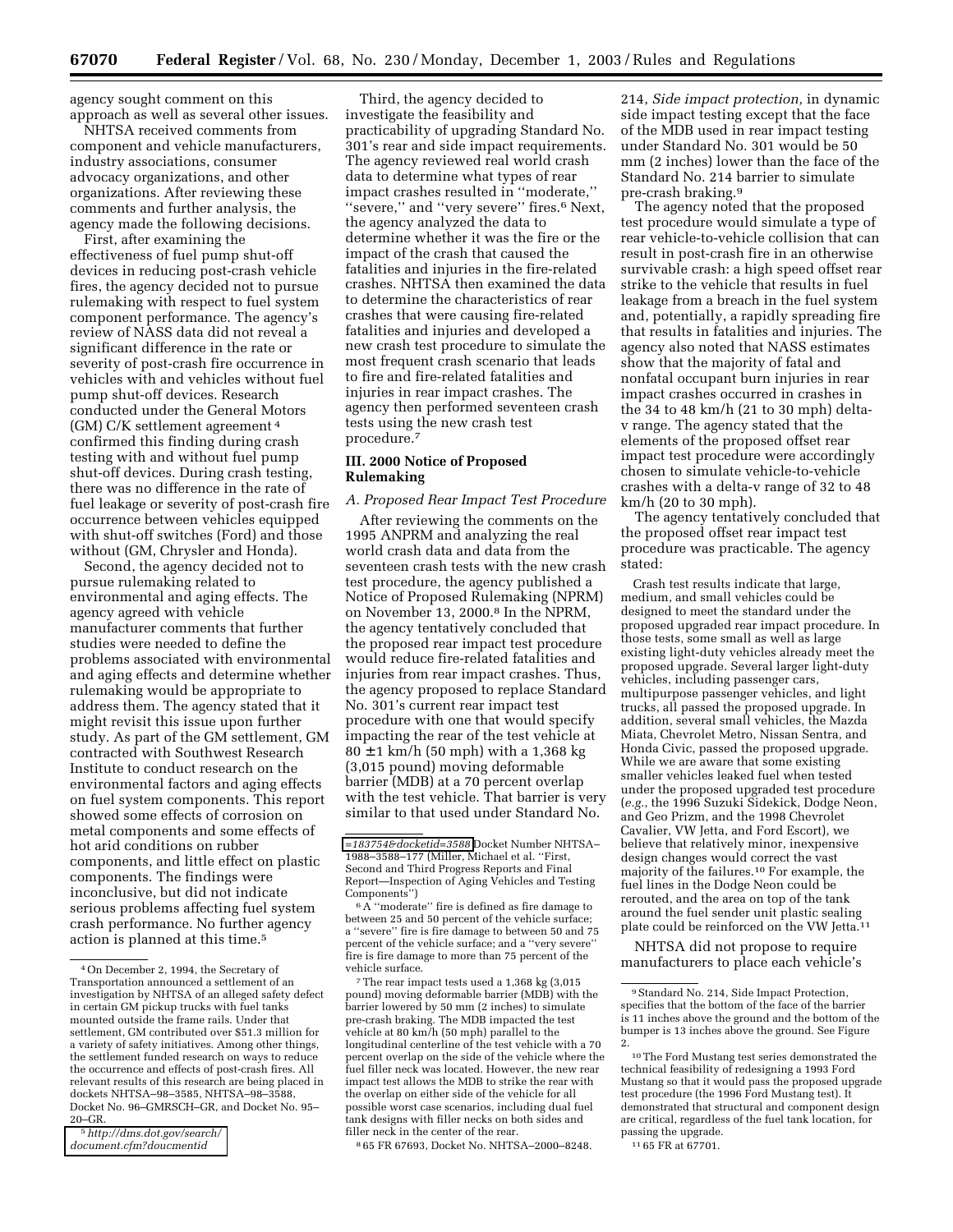fuel tank forward of the rear axle, as suggested by Advocates for Highway and Auto Safety (Advocates) in its comment on the ANPRM, because the agency believed such a requirement would be unnecessary and too design restrictive. The agency noted that the fuel tank of the 1996 Ford Mustang, which passed the proposed upgraded test procedure, is located behind the rear axle. The agency stated that this test demonstrated that structural and component designs are more critical factors than fuel tank location in maintaining fuel system integrity.

NHTSA also did not propose to use a heavier barrier (*e.g.*, a 4,000-pound barrier) to simulate impacts by light trucks and sport utility vehicles, again as suggested by Advocates, because in an 80 km/h (50 mph) rear impact offset crash test, a 3,015-pound barrier effectively reproduces the damage profile seen in real world crashes that most often lead to fires. The agency stated that if a heavier barrier were used, the proposed rear impact crash test would no longer reproduce that profile. The agency also noted that it had conducted its research crash tests with a 3,015-pound barrier, and that further research and development would have to be conducted before a heavier barrier could be proposed for use in any test procedure.

# *B. Proposed Side Impact Test Procedure*

NHTSA proposed to replace the current lateral (side) impact crash test in Standard No. 301 with the side impact crash test currently specified in Standard No. 214. The Standard No. 214 side impact crash test specifies that a stationary vehicle be struck on either side by a 1,368 kg (3,015 pound) MDB moving at a speed of 54 km/h.<sup>12</sup>

The agency reasoned that test analyses show that the Standard No. 214 side impact crash test exposes a tested vehicle to higher crush energy and crash forces, and to greater changes in velocity, than the existing Standard No. 301 side test. Test data also show the Standard No. 214 test exposes the fuel system components to greater forces.

Moreover, the agency reasoned that replacing the Standard No. 301 side test with the Standard No. 214 side impact test would reduce certification testing costs for manufacturers because they would only have to conduct one type of side impact test instead of two. The agency also noted that commenters on the ANPRM supported this change, stating that the change would be beneficial from both a safety and a cost perspective.

# *C. Door System Integrity*

In the NPRM, the agency also stated that it was considering adding a postcrash door openability test requirement to Standard No. 206.13 NHTSA noted that NASS data indicate that potential escape from a post-crash vehicle fire was made more difficult for occupants with moderate or more serious burns because, among other reasons, they were sitting next to a door that was jammed shut by crash forces. The agency also noted that real-world crash reports indicate that there were instances in which fire suddenly started several minutes after the vehicle was impacted. Thus, the agency concluded that it is critical that occupants be able to exit the vehicle quickly and easily after a crash that could lead to a fire. The agency requested comment on whether such a requirement was necessary and, if so, what type of requirements would be appropriate, objective, and repeatable.

# *D. Lead Time*

NHTSA proposed a lead time of three years for the proposed upgraded rear impact test and one year for the change to the Standard No. 214 side impact test. The agency stated that a three-year lead time appeared to be necessary for the proposed upgraded rear impact test because: (1) All of a manufacturer's makes and models would have to be tested under the upgraded test to determine compliance; and (2) for those vehicles that did not comply, countermeasures would have to be incorporated into designs and then implemented in engineering and manufacturing. The agency stated that only one year of lead time was needed for the new side impact test because few, if any, design changes would be necessary.

NHTSA stated that between the date the final rule was issued and the date it took effect, manufacturers would be allowed the option of certifying vehicles under the existing Standard No. 301 tests or under the new tests. However, manufacturers would have to irrevocably select a test when they certified the vehicle.

# *E. Costs and Benefits*

The agency prepared a Preliminary Regulatory Evaluation (PRE) describing the costs and benefits of the proposed upgraded test procedures.14 NHTSA estimated that the average cost for vehicles that need to be modified to comply with Standard No. 301's requirements under the proposed test procedures would be \$5 per vehicle. The agency also estimated that 46 percent of the vehicle fleet would have to be so modified.15 Since approximately 15.2 million vehicles are sold in the United States each year, the agency estimated that the total cost of the proposed rule would be \$35 million each year.

NHTSA estimated that the proposed rule would save from 8 to 21 lives annually, once all vehicles on the road meet Standard No. 301's requirements under the proposed upgraded test procedures.

# *F. Request for Comments on Additional Issues*

In the NPRM, the agency also requested comments on several issues. The questions are repeated below.

1. Are there any real-world data, other than the data that the agency has already analyzed for this proposed upgrade, that may better describe the relationship between the risk of occupant injury due to fire and crash severity?

2. Vehicle manufacturers. How many of your vehicle models would need some redesign to comply with the proposed offset rear impact and side impact test procedures? Describe the type and extent of design changes. What costs would be associated with those redesigns? Would you have any significant problems completing necessary redesigns within the threeyear lead time? If so, please identify those problems and indicate how much lead time you would need.

3. What impact would the proposed changes have on vehicle safety?

4. Are the proposals sufficient and appropriate for the different sizes and types of vehicles?

5. In the various crash tests that were performed during the research for this rulemaking, the values of head and neck injury criteria measured by the responses of the two front Hybrid III anthropomorphic test devices were

<sup>12</sup>Currently, Standard No. 214 specifies an impact speed of 54 km/h. In the NPRM, the agency proposed to change that specification in Standard No. 214 to 53 ± 1 km/h and adopt it for Standard No. 301. The agency noted that the new specification was very close to the speed  $(52.9 \pm 0.8)$ km/h) at which NHTSA's Office of Vehicle Safety Compliance was conducting Standard No. 214 tests. As explained later, we are adopting this proposal. In addition, we are also adopting the proposal to delete several paragraphs of outdated requirements in Standard No. 214 that related solely to vehicles manufactured in the mid-1990s.

<sup>13</sup>Standard No. 206 specifies requirements for door locks and door retention components.

<sup>14</sup>A copy of the PRE was placed in the docket. See Docket No. NHTSA–2000–8248, entry 2.

<sup>15</sup>A NHTSA-sponsored cost study indicated that none of the proposed remedies for the noncompliant vehicles will require major structural redesign that will change the vehicle's structural stiffness (NHTSA Docket No. NHTSA–008248–4, Nov. 16, 2000).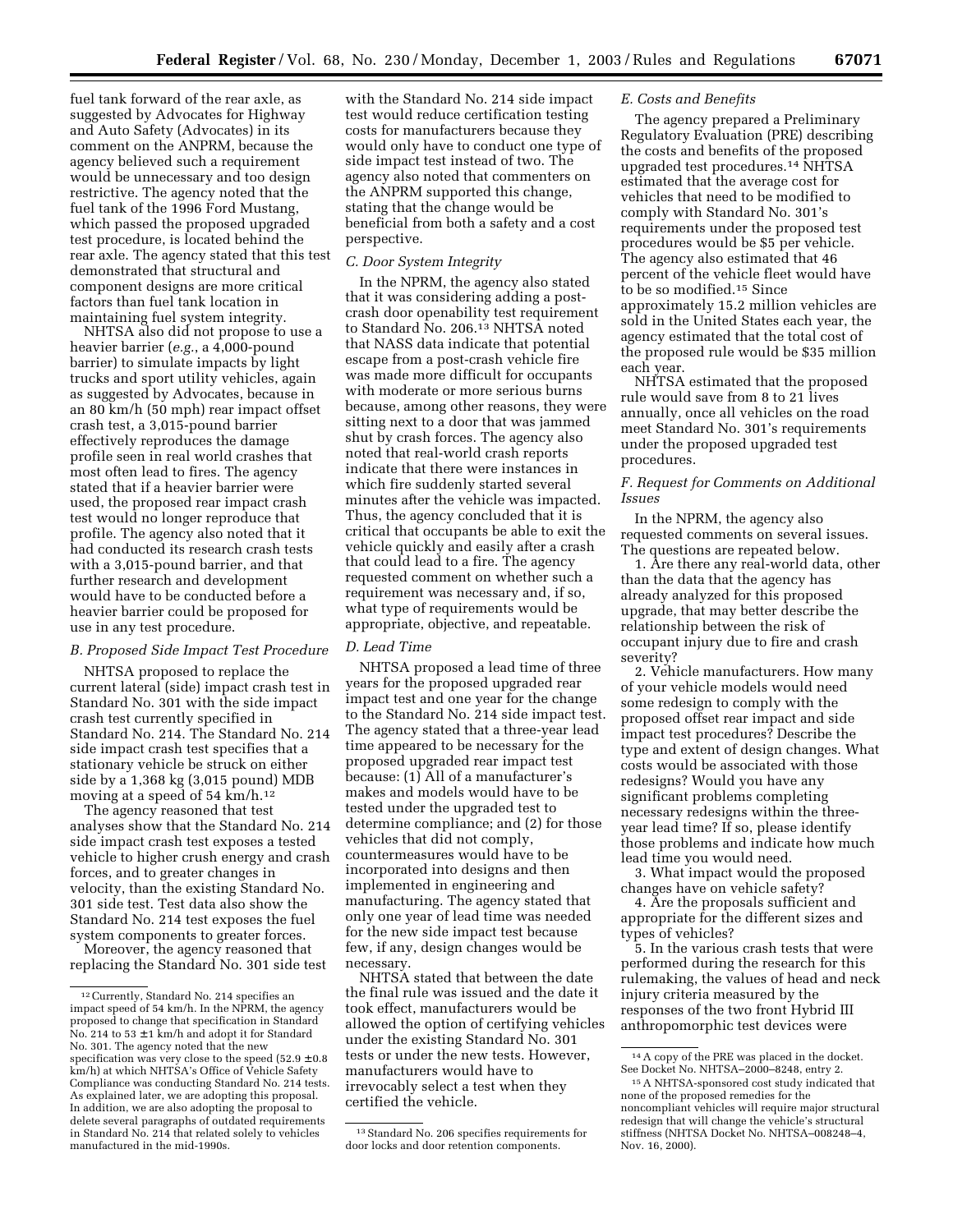much higher than acceptable thresholds. Direct contact of the head of the dummy with the interior of the vehicle compartment, which occurred when the front seat rotated backward excessively due to the rear impact, contributed to these high values. These high values raise concerns about head and neck protection of the occupants. The rear impact testing also raised concerns about the seat back strength, as most seat backs collapsed in those tests. What do the high HIC values and neck loadings registered by the test dummies in those tests indicate about the real world potential for trauma injury to vehicle occupants in rear impacts? Could future vehicles be designed to provide both the improved fuel system integrity necessary to meet the more stringent requirements proposed in this NPRM and, at the same time, provide improved occupant protection in such impacts?

6. How do seat back failures influence the injury potential in rear impacts? Please provide data and other information that would aid the agency in determining the need for improving seat back strength and the appropriate requirements for doing so.

7. Should the agency require vehicles to retain fuel system integrity in tests with 5th percentile female dummies, as well as with 50th percentile male dummies, as is currently required?

8. NHTSA is proposing to eliminate the second sentence in S7.1.6(b) from Standard No. 301. That sentence reads: ''If the weight on any axle, when the vehicle is loaded to unloaded vehicle weight plus dummy weight, exceeds the axle's proportional share of the test weight, the remaining weight shall be placed so that the weight on that axle remains the same.'' Given the specifications in S7.1.6(a) concerning the placement of rated cargo and luggage capacity weight in the luggage area and the placement of dummies, is the second sentence in S7.1.6(b) needed for conducting Standard No. 301 compliance tests?

9. For the rear offset MDB test conditions, the agency is proposing that the barrier be the same as the one shown in Figure 2 of Standard No. 214 and specified in 49 CFR Part 587, with one exception. The exception is that the face of the barrier would be positioned in the rear impact test so that it is 50 mm (2 inches) lower than the barrier face height specified in the current Figure 2 of Standard No. 214.16

10. With respect to side impact crashes that result in fire, this proposal to upgrade Standard No. 301 addresses vehicle-to-vehicle crashes. There are approximately two to eight times as many side collision fires (depending on vehicle type) when the object struck is another vehicle compared to a narrow object such as a pole. However, the side collision fire rate for cars, light trucks, and vans is highest when a narrow object is struck. Would it therefore be reasonable to consider a pole side impact test as part of a subsequent upgrading of Standard No. 301?

11. Should the agency amend Standard No. 301 to prohibit fuel leakage in any crash test under Standard No. 208?

# **IV. Summary of Comments**

NHTSA received comments to the NPRM from seven vehicle manufacturers (Subaru, DaimlerChrysler, Porsche, Volkswagen, Ford, Honda, and General Motors), two vehicle manufacturer associations (Alliance of Automobile Manufacturers 17 and National Truck Equipment Association), three engineering firms (American Automotive Design, Dynamic Safety, and Syson-Hille and Associates), a test laboratory (Transportation Research Center), the Insurance Institute for Highway Safety, and a consumer advocate group, Advocates for Highway and Auto Safety. Their comments are summarized below by issue.

# *A. Rear Impact Test Procedure Upgrade*

None of the commenters opposed the proposed rear impact test procedure upgrade.

The Alliance suggested that significant vehicle redesign will likely be required to meet the high speed rear crash requirements. Volkswagen (VW) stated that the rear end structure of small cars will need to be made stiffer, which could result in increased acceleration imposed on occupants in more common lower speed rear crashes. Honda commented that increased vehicle body and fuel tank deformation would occur, even on vehicles that pass the fuel leak requirements.

DaimlerChrysler (DC) stated its belief ''that the proposal is likely to require significant changes to vehicle structure

and design, which are yet to be fully defined and realized.'' DC argued that the proposed upgrade is a ''major rulemaking effort which will present many challenges to the industry that may not yet be fully identified.''

DC also expressed concerns with using a MDB at the proposed impact speed (80 km/h). DC stated that in impacts between a MDB and a vehicle at 80 km/h, DC has observed complete crushing of the barrier face and ensuing contact with the rigid cart backer plate and contact between the cart uprights and the impacted vehicle. DC recommended that NHTSA reevaluate the proposed test procedure upgrade to determine if the anticipated benefits could be achieved with a lower impact speed (such as 56–64 km/h), or provide design changes to the MDB and cart system.

GM and Ford observed bottoming of the barrier face to the backing plate and contact between the barrier uprights and the vehicle in some rear impact crash tests. GM also stated that the barrier face can underride the struck vehicle and, upon rebound, the upright that contacted the vehicle can become ''caught'' on vehicle structure (*e.g.*, bumper, frame cross member, etc.), with undetermined effects on the struck vehicle. GM and Ford suggested that some changes to the MDB might be necessary. Ford recommended that the agency investigate ''rounding the corners of the deformable portion of the barrier and increasing its depth.'' Ford stated that its testing indicated that the right angle corners of the barrier face can ''hang up on trim,'' potentially affecting test repeatability.

Honda commented that it had conducted rear impact crash tests in accordance with the proposed test procedure. Honda noted that the MDB sometimes over-rode the rear of the test vehicle, and that in these instances, the rear frame structure of the vehicle could not absorb crash energy sufficiently to meet the fuel leaking requirements of Standard No. 301. Honda also noted, ''Even in instances when the rear frame functioned somewhat to absorb energy, the increased speed and the off-set impact caused extensive deformation of the fuel tank.'' Honda stated that a vehicle in compliance with the proposed upgrade would have to absorb twice as much energy as a vehicle in compliance with Standard No. 301 as currently written. Honda argued that under the proposed upgrade, significant changes would have to be made to each of its vehicle models.

VW noted that the proposed rear impact would be to either side of the vehicle. VW recommended that this be

<sup>16</sup>The question also noted that positioning the barrier face in that manner might make it necessary to slightly change the center of gravity and moment of inertia specifications. NHTSA's subsequent

analysis indicated that there will be no measurable effect on the center of gravity and the moment of inertia of the MDB by lowering the face of the barrier two inches (NHTSA Docket No. NHTSA– 008248–3, November 16, 2000).

<sup>17</sup>The members of the Alliance of Automobile Manufacturers are: BMW Group, DaimlerChrysler, Fiat, Ford Motor Company, General Motors, Isuzu, Mazda, Mitsubishi Motors, Nissan, Porsche, Toyota, Volkswagen, and Volvo.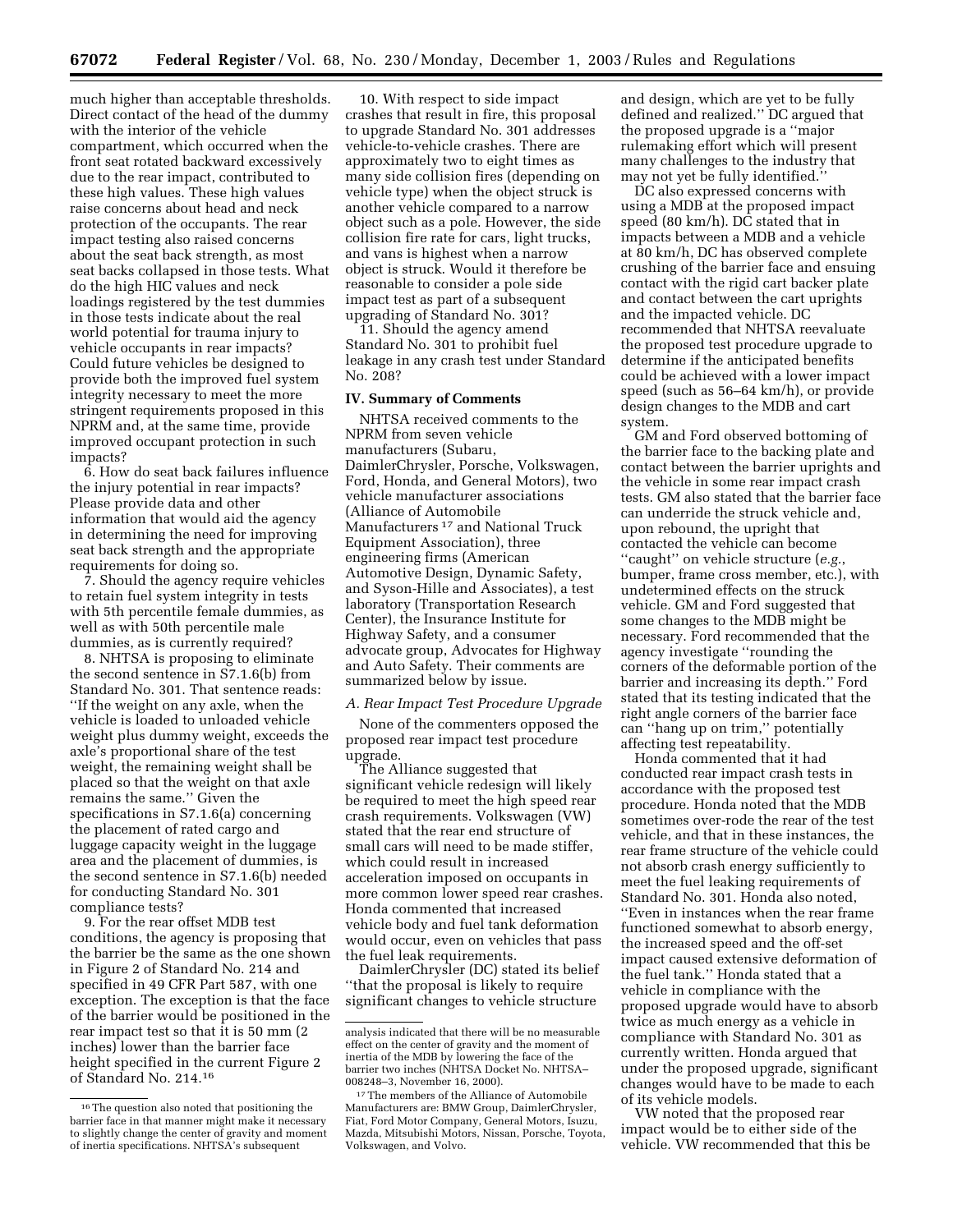changed so that the impact is on the side of the vehicle where the fuel filler pipe or filler neck is located. VW argued that impacting the side of the vehicle where the fuel filler pipe or filler neck is located would represent the worst case condition and establish a more objective requirement for enforcement purposes.

VW also commented that in order to assure compliance with the higher speed rear impact test, the vehicle rear end structure would have to be made stiffer, particularly in smaller cars. VW stated that this would tend to increase the potential for whiplash type injuries in lower speed crashes. VW recommended that NHTSA address this issue before issuing a final rule.

Ford commented that it has conducted voluntary, in-house 80 km/h vehicle-to-vehicle rear impact crash tests to evaluate fuel system integrity since the mid-1980s. Ford supported the agency's proposed test upgrade, stating, ''Ford believes this test can provide a robust evaluation of a fuel system's integrity.''

Syson-Hille commented that other vehicle manufacturers, such as GM, began conducting 80 km/h vehicle-tovehicle rear impact crash tests in the 1980s, and that Mercedes-Benz marketing materials note that its vehicles have been designed to provide fuel system integrity in offset rear impact crashes since the early 1980s.

The Insurance Institute for Highway Safety (IIHS), Advocates for Highway and Auto Safety (Advocates), and American Automotive Design (AAD), urged NHTSA to require the use of a 4,000-pound rigid barrier, instead of the 3,015-pound MDB. IIHS and Advocates urged this based on their view that the Standard No. 214 barrier does not reflect the characteristics of pickup trucks and sport utility vehicles (SUV) and thus may not reproduce the patterns or extent of deformation seen when those types of vehicles strike cars in the side or rear.

# *B. Side Impact Test Procedure Upgrade*

None of the commenters opposed the proposed side impact test procedure upgrade.

DC recommended that, as in the proposed rear impact test procedure, the agency specify that the MDB be lowered 50 mm (2 inches) in the proposed side impact test procedure. DC stated that data indicate that pre-impact braking occurs in 54 percent of side impacts.

# *C. Door System Integrity*

Vehicle manufacturers generally opposed adding a post-crash test door operability requirement to Standard No. 206. The Alliance and GM agreed with and supported the logic regarding a post-crash test door operability requirement. However, the Alliance and GM stated that Standard No. 206 addresses component level performance, while a post-crash test door operability requirement would address vehicle level performance. The Alliance stated that adding such a requirement to Standard No. 206 would necessitate the addition of vehicle crash test requirements to the standard as well. The Alliance also stated,

Prior to proposing such requirements in future rulemakings, NHTSA would need to develop and define an objective set of meaningful and measurable requirements pertaining to the applicability of doors (front rear, sliding, *etc.*), number of doors (per row, per vehicle, *etc.*), and methodology by which operability would be assessed (without the use of tools is an insufficient measure, as NHTSA has concluded in past rulemaking efforts).

GM stated that such a requirement would be more appropriate if it were added to crash tests that are already required for other safety standards, such as Standard No. 208, *Occupant crash protection,* Standard No. 214, *Side impact protection,* or Standard No. 301. GM noted that it currently performs door operability evaluations following most barrier tests.18 GM argued that NHTSA should develop meaningful, appropriate, objective, and repeatable requirements for post-crash test door operability after further research and through separate rulemaking.

DC argued that NHTSA has not provided sufficient evidence to demonstrate the need for adding a postcrash test door operability requirement to Standard No. 206. DC recommended that NHTSA conduct research to determine such a requirement's real world benefits, feasibility, and effects on vehicle design, cost, and weight. DC suggested that if NHTSA persists in such a rulemaking, the agency require only one operable door per vehicle.

Advocates supported adding a postcrash test door operability requirement to Standard No. 206. Advocates stated:

Advocates believes that ensuring that doors can be opened after crashes is not a safety problem involving only fire-related collisions. It is a major safety issue long overdue for agency regulatory attention. Many thousands of crashes every year result in vehicle deformation preventing door opening. In these crashes, numerous people

are seriously injured whose lives could be saved or the severity of their injuries substantially reduced if rescue squads could quickly reach them without recourse either to the use of Jaws of Life or to being forced to extricate a seriously injured person through a window or windshield, a common practice.

Syson-Hille also supported a postcrash test door operability requirement. Syson-Hille recommended that the agency require at least one door on twodoor vehicles and three doors on fourdoor vehicles to be operable after a crash test.

# *D. Lead Time*

# 1. Rear Impact Test Upgrade

The vehicle manufacturers all supported the three-year lead time proposed in the NPRM for the rear impact test upgrade, but recommended that the agency add a phase-in after that period. The Alliance recommended a four-year phase-in with an implementation schedule of 25 percent compliance the first year, 40 percent the second year, 70 percent the third year, and 100 percent the fourth year. The Alliance also recommended that the agency grant carry forward credits for early compliance.

The Alliance argued that a phase-in is necessary because the Alliance considered this to be a ''major rulemaking, particularly in response to the substantially increased impact energy of the high speed rear offset impact testing proposed.'' The Alliance stated:

Significant vehicle redesign and retooling for production will likely be required in a number of vehicles. The small number of tests conducted by the NHTSA, often with a sample size of one vehicle, simply is inadequate to identify whether vehicle changes are required or for any manufacturer to assure compliance for all its vehicles.

DC supported the Alliance's recommended phase-in schedule. DC argued that such a phase-in would ''allow the efficient phasing out of older models designed to the current requirements with replacements that are thoroughly designed, constructed and tested to meet the more stringent requirements without very costly and disruptive mid cycle manufacturing changes.''

Subaru recommended a three-year full phase-in, with complete compliance after the third year. Honda suggested a four-year phase-in with an implementation schedule of 10 percent, 30 percent, 70 percent, and 100 percent. Porsche supported the Alliance's recommended lead time but requested that the agency provide small volume manufacturers the option of coming into compliance at the 100 percent level in

<sup>18</sup> GM stated, ''These evaluations start by first actuating the door latch. Assuming the door unlatches a nominal force of approximately 100 pounds is applied to open the door using a hooktype dial gage. A measurement of how far the door could be opened is made and recorded.''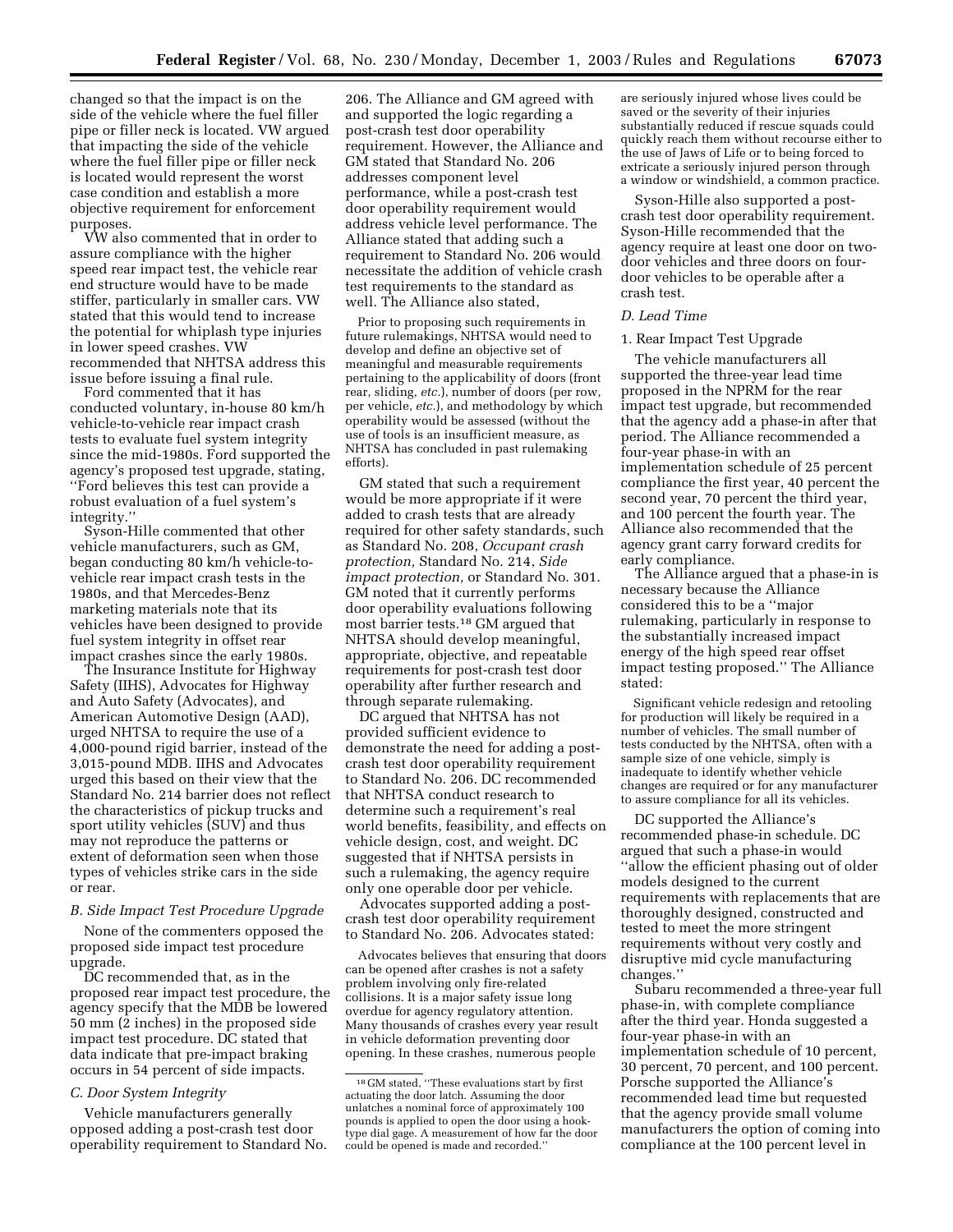the third year of the phase-in with no requirements in the first two years.

IIHS stated that the proposed threeyear lead time for the rear impact test upgrade should be sufficient.

# 2. Side Impact Test Upgrade

Vehicle manufacturers supported the one-year lead time proposed in the NPRM for the side impact test upgrade, but recommended that the agency add a phase-in after this lead time. The Alliance and Ford recommended a fouryear phase-in with an implementation schedule of 25 percent compliance the first year, 40 percent the second year, 70 percent the third year, and 100 percent the fourth year. The Alliance also recommended that the agency grant carry forward credits for early compliance.

IIHS stated that the one-year lead time proposed by the agency in the NPRM should be sufficient.

# *E. Costs and Benefits*

Honda commented that the agency's cost estimates were insufficient. Honda stated, ''The cost of managing all the accompanying issues is at least 10 times greater than NHTSA's cost estimation.'' Honda claimed that to meet the proposed rear impact test upgrade, ''It will be necessary to change the thickness of the vehicle's rear structure, which requires the modification of existing dies and manufacturing of new dies and parts.''

VW questioned the safety benefits of the proposed test upgrades. VW stated:

The accident data base of the Medical University of Hanover in Germany indicates that in the universe of crashes with at least one injured occupant, only 0.58 percent resulted in after-crash fire and only 0.4 percent of the injuries in the data base were fire related. In the same sample of crashes, the whiplash injuries were reported in 11 percent of the cases. Although the vehicle fleet population in Germany is different from that in the U.S., Volkswagen submits that the statistics support the very low incidence of post-crash fires and fire related injuries.

#### *F. Additional Issues*

# 1. Real World Data

The agency asked in the NPRM whether there were any real-world data, other than the data that NHTSA had already analyzed, that may better describe the relationship between the risk of occupant injury due to fire and crash severity.

The Alliance, GM, DC, and Ford stated that there were no such data. The Alliance and GM commented that both the FARS and NASS files might need to be modified to more accurately define any remaining fire risk.

# 2. Head and Neck Injury Criteria

In the NPRM, the agency noted that in the various crash tests that were performed during the research for this rulemaking, the values of head and neck injury criteria measured by the two front seat dummies were much higher than acceptable thresholds. The agency asked what these high injury values indicate about the real world potential for trauma injury to vehicle occupants in rear impacts.

The Alliance stated that its members would need access to more details of NHTSA's test program in order to respond to this question.19 However, the Alliance argued that the issue of occupant protection in rear impacts is outside the scope of this rulemaking. The Alliance recommended that the agency address this issue in the ongoing Standard No. 202, *Head restraints,* rulemaking or in a possible future upgrade of Standard No. 207, *Seating systems.* The Alliance also commented that more research is needed to provide an appropriate level of seating system performance dealing with the proposed rear impact test upgrade.

Syson-Hille commented that both GM and Mercedes-Benz have been using 50 mph vehicle-to-vehicle rear impact tests, with occupant survival space criteria, since the 1980s. Advocates suggested that the agency consider upgrading requirements for the entire seating system (seat, seat back, and head restraint) to provide improved occupant protection in the proposed Standard No. 301 rear impact test upgrade.

### 3. Seat Back Failure

In the NPRM, the agency asked how seat back failures influence injury potential in rear impacts. The agency also asked for data that would aid it in determining the need for improving seat back strength and the appropriate requirements for doing so.

The Alliance stated that without a definition of ''seat back failure'' it could not answer the question. However, the Alliance defined the optimal seat back strength as the balance between strength and flexibility to address both severe and minor impacts.

DC and Ford supported the Alliance's comments. DC commented that the issue of seat back strength is outside the scope of this rulemaking, and should be addressed in a possible future upgrade of Standard No. 207. Ford stated that seat back strength should be designed to enhance occupant safety in real-world crashes.

GM agreed with an upgrade of Standard No. 207 seat back strength requirements in the future. However, GM stated that this should be done in a separate rulemaking.

VW commented that a single optimal level of seat back strength is extremely difficult to define because of the range in impact severity (a function of impact speed and the impacting vehicle structure in real-world crash situations).

Advocates stated:

Advocates thinks it would be difficult for the agency to justify instituting the proposed rear impact fuel integrity test without reforming Standard No. 207 to prevent seat back collapse while also ensuring much better head restraint protection against whiplash injuries. It is obvious that it is unacceptable to propose a new crash test in which the majority of seatbacks in the test vehicles collapse or occupants suffer severe whiplash injuries in seats which maintain their upright positions. \* \* \* Advocates is concerned that, in the short term, manufacturers may simply increase seat back strength, especially rigidity, to prevent seat backs from collapsing in the new No. 301 rear impact test.

# 4. Use of 5th Percentile Female Dummies

In the NPRM, the agency asked whether it should require vehicles to meet the requirements of Standard No. 301 in tests with 5th percentile female dummies as well as with the currentlyrequired 50th percentile male dummies.

The Alliance, DC, GM, VW, and Ford opposed requiring the use of 5th percentile female dummies in Standard No. 301 rear impact tests. The Alliance stated that different dummy sizes would only change the total impact weight of the tested vehicles and would have little or no effect on the performance of the fuel system. However, GM supported the voluntary use of instrumented test dummies for research to understand better the mechanics and magnitude of the potential for injury for various dummy sizes in different crash situations.

Advocates supported requiring the use of 5th percentile female dummies in the proposed rear impact test procedure. Advocates stated this would help prevent occupant injury due to ramp up of the seat back. In addition, Advocates suggested that the agency require use of the 95th percentile male dummy in Standard No. 301 rear impact tests to help prevent occupant injury due to seat back failure.

# 5. Test Vehicle Loading Conditions

In the NPRM, the agency proposed to eliminate the second sentence of

<sup>19</sup>The agency notes that it docketed a detailed list of all the rear impact crash test results discussed in the NPRM and other related dockets. See Docket No. NHTSA–99–5825–1, June 8, 1999.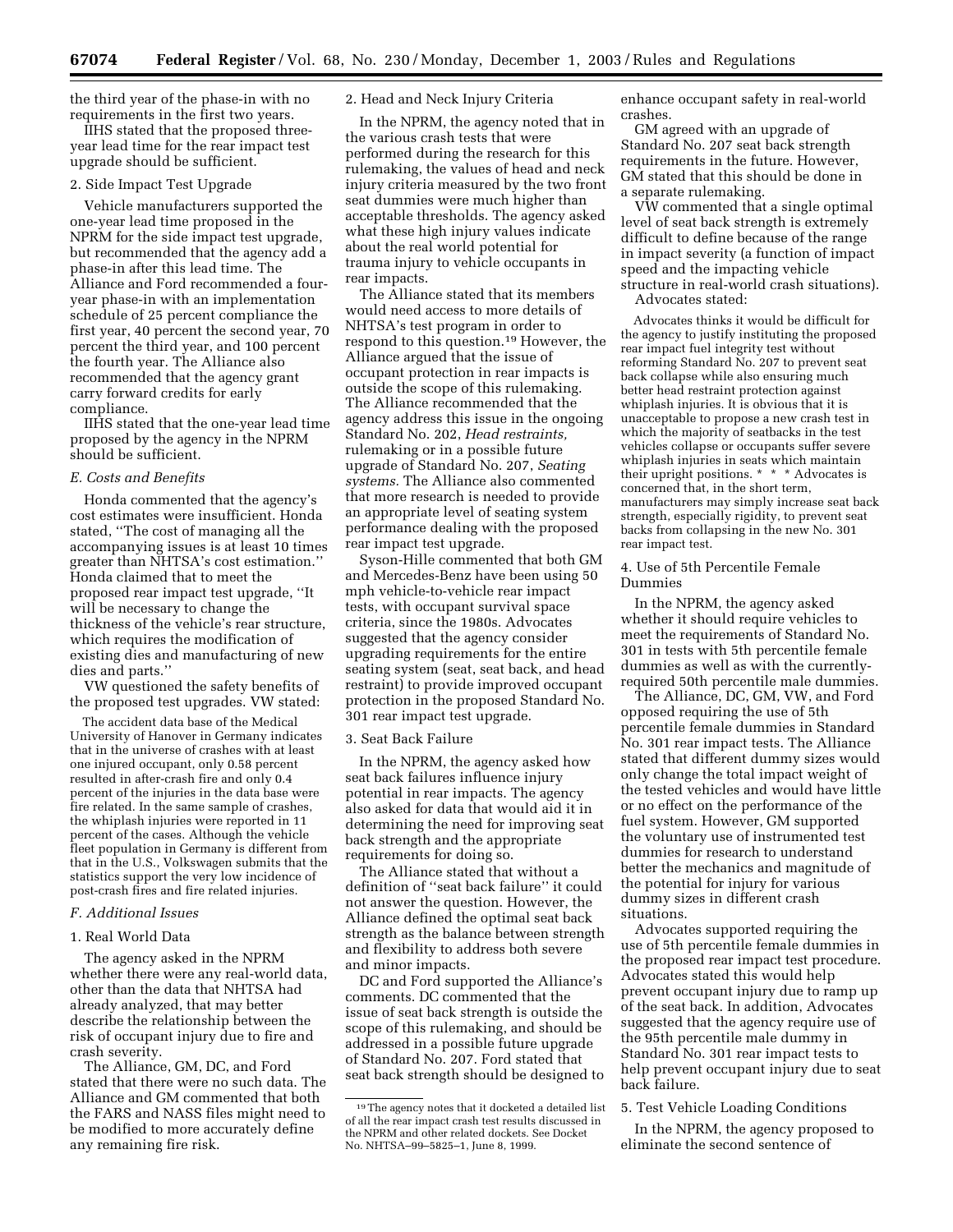S7.1.6(b) of Standard No. 301. That sentence reads:

If the weight on any axle, when the vehicle is loaded to unloaded vehicle weight plus dummy weight, exceeds the axle's proportional share of the test weight, the remaining weight shall be placed so that the weight on that axle remains the same.

The Alliance, Ford, and VW opposed the elimination of that sentence. The Alliance stated:

The 136 kg load specified for impact testing by FMVSS [Federal Motor Vehicle Safety Standard] 301 is relatively small for many trucks. Even with this load directly over the rear axle, the test axle loads will generally not be in the same proportions as the specified GAWRs [gross axle weight ratings] for a full-sized truck. The second sentence allows the manufacturer to conduct the test when the conditions specified in the first sentence cannot be met.

VW recommended that the agency incorporate the load distribution provisions of S7.1.6(b), which apply to multipurpose passenger vehicles, trucks, and buses, in S7.1.6(a), which applies to passenger cars. VW also suggested that the text of S7.1.6(a) and (b) be clarified to state that the weight placement and attachment must be out of the vehicle crush zone and done in a manner that does not interfere with vehicle crash deformation.

GM recommended that the agency revise the test vehicle loading conditions to read as follows:

*Passenger cars.* A passenger car is loaded to its unloaded vehicle weight plus the weight of the necessary anthropomorphic test devices, plus its rated cargo and luggage capacity weight, secured in the luggage area.

*Multipurpose passenger vehicles, trucks, and buses.* A multipurpose passenger vehicle, truck, or bus is loaded to its unloaded vehicle weight plus the weight of the necessary anthropomorphic test devices, plus 136 kilograms or its rated cargo and luggage capacity weight, whichever is less, secured in the load carrying area and distributed as nearly as possible in proportion to its gross axle weight ratings. For the purposes of this standard, unloaded vehicle weight does not include the weight of work-performing accessories.

GM also recommended that the agency replace the language in S8.1.1 of Standard No. 208, S6.1 of Standard No. 212, S7.7 of Standard No. 219, S7.1.6 of Standard No. 301, S7.1.6 of Standard No. 303, and S7.2.3 of Standard No. 305 with the same language as that quoted above.20 GM stated that these changes would facilitate common

understanding, eliminate any ambiguity

that might be due to any differences in the language of these standards, parallel the wording of the test procedure, and agree with the agency's intent for the loading conditions to be consistent.

# 6. Lowering the Barrier Face

In the NPRM, the agency proposed that the MDB that would be used in the proposed rear impact test procedure upgrade be the same as the one shown in Figure 2 of Standard No. 214, except that the barrier face would be 50 mm (2 inches) lower. The agency requested comments on this proposed change.

DC, GM, and Ford supported the proposed lowering of the barrier face for rear impact testing. The Alliance and VW, however, questioned NHTSA's proposal to lower the barrier face for the rear impact testing. VW commented that the statistics used by NHTSA to justify the proposed change had not been verified. VW also stated,

The speed distribution of rear end crashes in which pre-impact braking might occur has not been fully addressed and it is possible that pre-impact braking of either the target vehicle or the impacting vehicle or both is not as common as NHTSA assumes in the high speed rear impact crashes that the very severe upgraded rear crash test is intended to address.

# 7. Pole Side Impact Test

In the NPRM, the agency noted that the side collision fire rate for passenger cars, light trucks, and vans is highest when a narrow object is struck. Thus, the agency asked whether it would be reasonable to consider a pole side impact test as part of a subsequent upgrading of Standard No. 301.

The Alliance, DC, GM, Ford, and Porsche opposed a pole side impact test. The Alliance stated that NHTSA would need to provide a full assessment of the safety basis if the agency undertook such a rulemaking. The Alliance also stated that the agency would need to propose a detailed test procedure, including pole contact locations, closing velocities, pole sizes, and modes of testing.

DC commented that any potential benefits of a pole side impact test ''would be far outweighed by the added counter measures that such testing would require.'' DC stated:

We believe that the benefits to real world safety and the scope and magnitude, and impact on motor vehicle design of such requirements would need to be verified through detailed studies, testing, and be evaluated by the agency prior to consideration of such potentially invasive regulation with apparent major impact on motor vehicles. We believe that such studies would not demonstrate an appreciable benefit in overall real world occupant safety.

Advocates supported adding a pole side impact test to Standard No. 301. Advocates stated,

Such a test would provide concurrent safety information on both upper and lower interior occupant protection (because of severe side structure deformation and localized intrusion), door integrity both during and after the crash, and of fuel system integrity.

8. Prohibiting Fuel Leakage in Frontal Impact Crash Tests

In the NPRM, the agency asked whether it should amend Standard No. 301 to prohibit fuel leakage in any crash test performed under Standard No. 208.

The Alliance and GM supported a future revision limiting fuel system leakage in any Standard No. 208 crash test to current Standard No. 301 requirements, if a meaningful safety benefit could be determined.

DC and Ford opposed a fuel leakage requirement in Standard No. 208 crash tests.

Advocates commented that the rates of fuel release and quantities currently permitted by Standard No. 301 are not consonant with fire prevention and occupant safety following a crash. Advocates recommended that the agency should show the real-world consequences of the rates and amounts of fuel spillage permitted by Standard No. 301, and, if the amounts are judged to be too lenient, revise them to minimize the chances of a post-crash fire.

IIHS and Dynamic Safety recommended that the agency adopt frontal offset crash test requirements in Standard No. 301. IIHS stated, ''Frontal offset deformable barrier crash tests create deformation patterns commonly found in severe real-world crashes. The offset loading challenges the vehicle's ability to retain its structural integrity.''

# 9. Compliance Responsibility of Second-Stage Manufacturers

In the NPRM, the agency noted that there are a large number of second-stage manufacturers that could be affected by the proposed rule. Second-stage manufacturers buy a chassis from a firststage manufacturer and finish it to the consumer's specifications. The manufacturers that put a work-related body on a pickup truck chassis (such as a small tow truck) often perform manufacturing operations affecting the fuel system, both in the structure around the fuel tank and where the fuel filler neck attaches to the body. Other second-stage manufacturers use a van chassis or an incomplete vehicle for ambulances, small mobile homes, small school buses, *etc.*

<sup>20</sup> GM recommended that the following sentence be included in the language for Standard Nos. 208, 212, and 219: ''Vehicles are tested to a maximum unloaded vehicle weight of 2,495 kilograms.''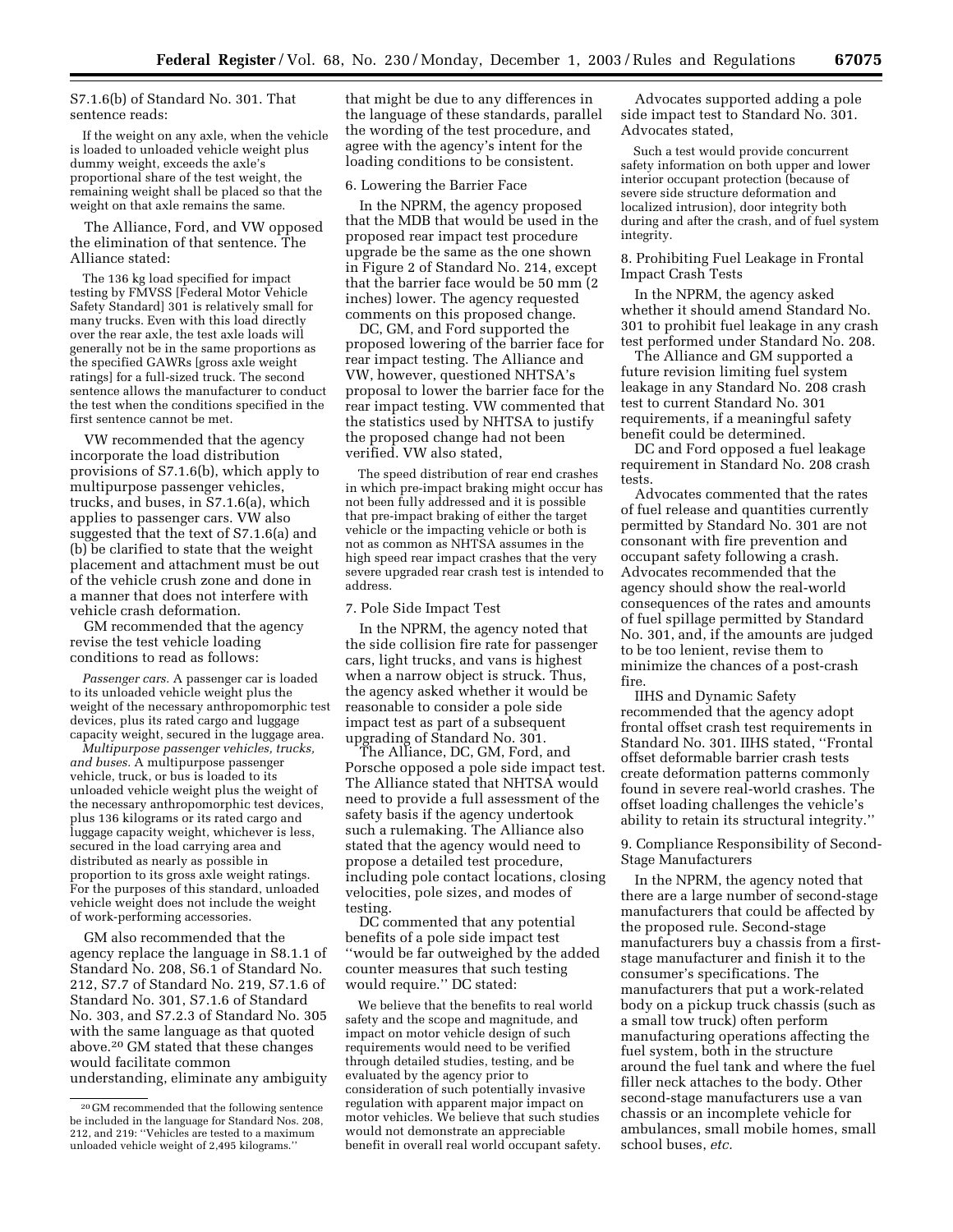Typically, the first-stage manufacturer provides the second-stage manufacturer with a body builder's guide that tells the second-stage manufacturer what additions or other modifications it can make and still either pass along the original equipment manufacturer's certification for compliance with Standard No. 301 (for chassis cabs) or otherwise be confident that the vehicle will comply (for other types of incomplete vehicles). To the extent that a second-stage manufacturer deviates from the guide, it would have to certify compliance on its own.

In the NPRM, the agency tentatively concluded that few final stage manufacturers would deviate from the body builder's guide.

The National Truck Equipment Association (NTEA) 21 disagreed with this tentative conclusion. The NTEA commented:

It is not inconceivable that a major upgrade of the standard could force a chassis manufacturer to forbid the completion of certain chassis with certain body types or equipment in order to reduce their liability to an acceptable level. In any event, it will be impossible for the chassis manufacturers to test or even envision all types of multistage vehicles and will likely allow no modifications of any sort while leaving as much liability with the final stage manufacturer as possible, even when no fuel system modifications are made by the final stage manufacturer.

The NTEA stated that the proposed upgrade of Standard No. 301 could require second-stage manufacturers to conduct compliance testing, and that since most second-stage manufacturers are small businesses, such testing would be an unreasonable burden.22

# 10. Fuel Siphoning

Dynamic Safety, IIHS, and Advocates all raised the issue of fuel siphoning after a fuel line is breached. Dynamic Safety stated:

Any fuel system integrity standard upgrade should address the issue of fuel line siphoning. The standard should require that vehicles not siphon fuel if a fuel line is breached.

Dynamic Safety commented that antisiphon devices are readily available. Dynamic Safety stated that Ford and DC have been using fuel return line oneway check valves (known as ''duckbill valves'') on many of their vehicles since the 1980s, and that GM has installed

''siphon break'' holes in some of its passenger car fuel return lines since the late 1980s.

IIHS stated, ''The Institute strongly supports implementation of requirements designed to stop the flow of fuel after a collision.'' Advocates strongly supported research into and consideration of fuel system flow interdiction through the use of various technologies, such as electric current shut-off devices that stop fuel pump delivery after a crash and manual or electrical inertia switches and check valves to block fuel delivery.

# **V. Final Rule**

#### *A. Summary of the Final Rule*

The amendments in this final rule are essentially the same as those proposed in the NPRM, but with compliance requirements for the rear impact upgrade to be phased-in. Instead of providing that all vehicles must comply at the end of a several year period, as proposed in the NPRM, the agency is providing that compliance with the rear impact upgrade will be phased-in over an additional three-year period, without credits for early compliance. The lead time for the side impact upgrade is the same as proposed.

As proposed in the NPRM, the final rule establishes a rear impact test procedure that specifies striking the rear of the test vehicle at  $80 \pm 1$  km/h (50) mph) with a 1,368 kilogram (3,015 pound) MDB at a 70 percent overlap with the test vehicle. The MDB is located 50 millimeters (2 inches) lower than the face of the Standard No. 214 barrier to simulate pre-crash braking. This replaces the 48 km/h rear moving barrier crash test previously required under S6.2 of Standard No. 301.

Also as proposed, the final rule eliminates Standard No. 301's side crash test and replaces it with the side impact crash test currently specified in Standard No. 214. S6.3 of Standard No. 301 had required a vehicle's side to be impacted by a barrier moving at 48 km/h. This final rule incorporates into S6.3 the side impact crash test in Standard No. 214, which is also amended by the final rule to specify that a stationary vehicle be struck on either side by a 1,368 kg (3,015 pound) MDB moving at a speed of  $53 \pm 1 \text{km/h}$ .

NHTSA notes that while it has conducted research to explore the desirability of revising the Standard No. 214 barrier, additional research would have to be conducted before the agency could decide whether proposing a revision might be worthwhile. Thus, even if a revision were ultimately adopted, it could not be implemented

until well beyond the implementation of this upgrade to Standard No. 301.

Instead of providing that all vehicles comply at the end of a several year period, as proposed in the NPRM, the agency is providing that compliance with the rear impact upgrade will be phased in by increasing percentages of production over an additional three-year period, without credits for early compliance or compliance above the required percentages.

At least 40 percent of vehicles manufactured on or after September 1, 2006, but before September 1, 2007, must comply with the new rear impact requirements. At least 70 percent of the vehicles manufactured on or after September 1, 2007, but before September 1, 2008, will have to comply, and starting September 1, 2008, all vehicles manufactured will have to comply with the upgraded rear impact requirements. The final rule amends 49 CFR Part 586, establishing reporting and record keeping requirements concerning the phase-in. However, vehicles manufactured in two or more stages will not be required to meet the rear impact upgrade requirements until September 1, 2008, when all vehicles must be certified as complying.

All vehicles manufactured on or after September 1, 2004, must comply with the upgraded side impact requirements.

# *B. Rear Impact Test Procedure*

After reviewing real-world fire-related crash data, various vehicle offset crash tests, and the comments, NHTSA is adopting the rear impact test procedure as proposed. The final rule replaces Standard No. 301's current rear impact test procedure with one that specifies striking the rear of the test vehicle at 80  $\pm$  1 km/h (50 mph) with a 1,368 kilogram (3,015 pound) MDB at a 70 percent overlap with either side of the test vehicle. The MDB face is located 50 millimeters (2 inches) lower than the face of the Standard No. 214 barrier to simulate pre-crash braking.

The agency is not adopting DC's recommended impact speed of 56–64 km/h for the reasons stated in the NPRM. Namely, the agency believes that the upgraded test procedure will simulate a type of rear vehicle-tovehicle collision that can result in postcrash fire in an otherwise survivable crash: a high speed offset rear strike to the vehicle that results in fuel leakage from a breach in the fuel system and, potentially, a rapidly spreading fire that results in fatalities and injuries. As NHTSA noted in the NPRM, NASS estimates show that the majority of fatal and nonfatal occupant burn injuries in rear impact crashes were in the 34 to 48

<sup>21</sup>The NTEA represents second-stage manufacturers, most of whom are small businesses.

<sup>22</sup>The NTEA submitted several conformity statements from first-stage manufacturers as evidence that the certification responsibilities of second-stage manufacturers would change as a result of this rulemaking.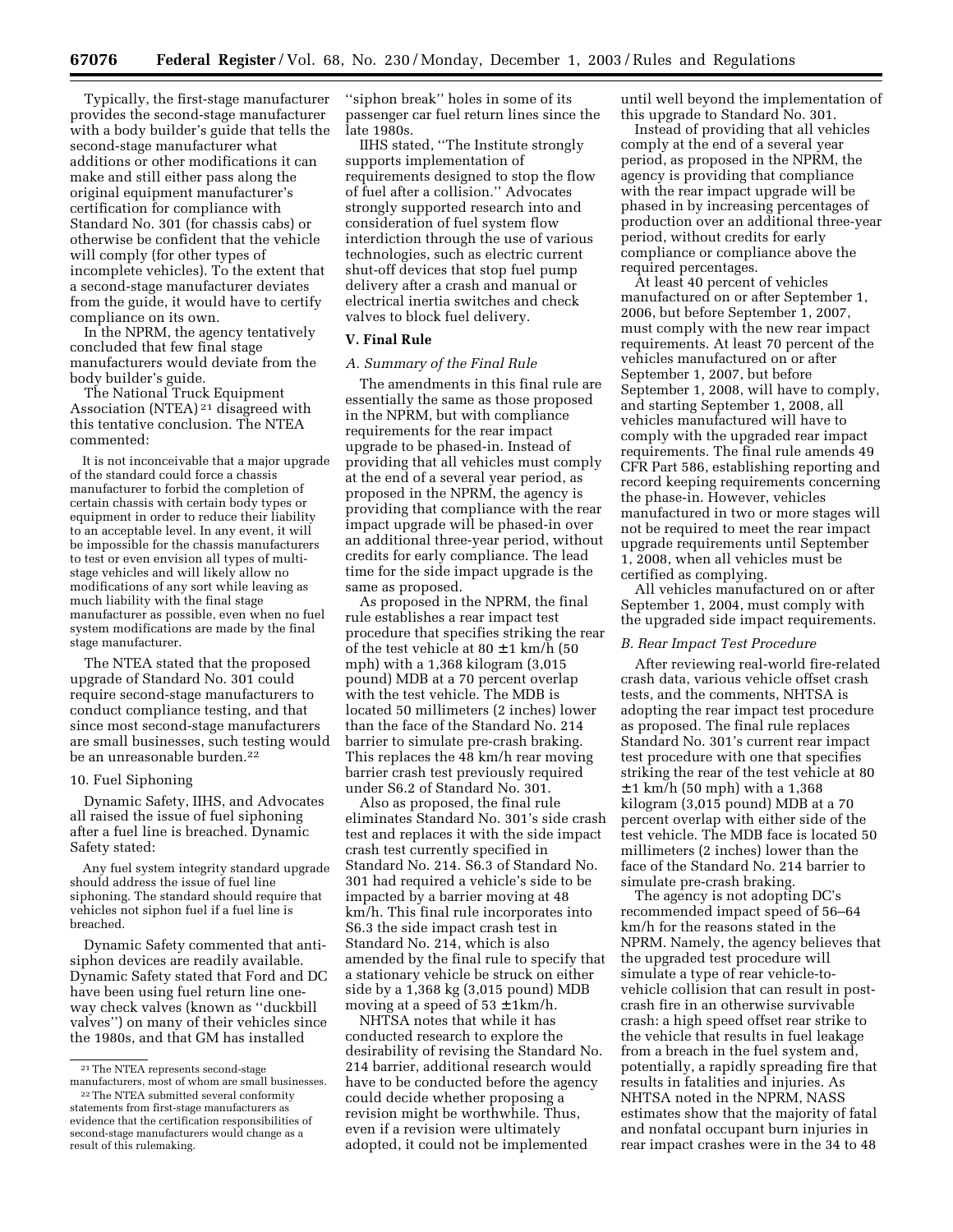km/h (21 to 30 mph) delta-v range. The agency believes that the offset rear impact test procedure specified in this final rule will simulate vehicle-tovehicle crashes with a delta-v range of 32 to 48 km/h (20 to 30 mph).

The agency is also not adopting the recommendations of DC, GM, and Ford to specify design changes to the MDB and cart system. DC, GM, and Ford commented that, in their rear impact testing under the proposed test procedure, the MDB honeycomb appeared to bottom out. NHTSA, in the rear impact testing that it conducted in support of this rulemaking, took detailed post-crash test honeycomb crush measurements. None of the measurements indicated complete bottoming out of the honeycomb, and only a few of the measurements indicated about 85 percent compression.

Honeycomb, by design, is limited to approximately 85 percent compression, at which point it begins to stiffen considerably until it becomes infinitely stiff at 90–95 percent compression. During the 85–90 percent compression phase, it is similar to vehicle structures that become progressively stiffer as the crush in a crash increases. The measurements that were at 85 percent compression were observed near the edges of the MDB face, and since the total area was miniscule compared to the overall block of honeycomb, there will be little or no effect on the total or local forces exerted. Therefore, the energy absorbing honeycomb element has fully served its function of spreading the loads to the soft and hard structures of the vehicle and dissipating its share of the crash energy by the time that nearly full compression occurs. Accordingly, the agency believes that bottoming out of the honeycomb is not a concern.

DC, GM, and Ford also commented that, in their rear impact testing, the uprights supporting the cart face inadvertently contacted the struck vehicle. None of the commenters provided details on specific tests. However, the agency observed such contact in several of its rear impact tests. The NHTSA tests were conducted with the Standard No. 214 barrier, which has uprights that extend approximately 100 mm (4 inches) above the backing plate. The agency conducted film analysis of its tests and found there was no contact between the uprights and any significant vehicle structural components. The only vehicle components that contacted the uprights were trunks or tailgates that were already deformed. These contacts came late in the crash event and did not influence the outcomes.

The agency also notes that GM conducted several rear impact crash tests with a non-Standard No. 214 barrier. The cart used by GM had uprights extending approximately 600 mm (24 inches) above the backing plate, or 20 inches taller than the uprights on the barrier used by NHTSA. Despite this significant difference, there was no difference in the GM and NHTSA test results. Accordingly, the agency believes that contact between the cart uprights and the struck vehicle is not a concern.

GM noted that in some of its tests the barrier face underrode the struck vehicle and, upon rebound, the upright that contacted the vehicle became ''caught'' on vehicle structure (*e.g.*, bumper, frame cross member, *etc.*), with undetermined effects on the struck vehicle. Ford stated that, in some of its tests, right angle corners of the barrier face hung up on vehicle trim, potentially affecting test repeatability.

NHTSA did not observe either of these phenomena in any of its testing. The agency notes that the top edge of the deformable element of the barrier is 31 inches above the ground. Consequently, for the barrier face to underride the struck vehicle, the rear end of the vehicle would have to be lifted approximately 20 to 24 inches off the ground. The agency believes that such lifting is highly unlikely. Moreover, the agency believes that any possible effects from the phenomena observed by GM and Ford would be secondary since they occur after the maximum crush damage of the test. The agency notes that damage to the fuel systems tested by NHTSA and GM appeared to result from crush damage rather than from any secondary damage. Accordingly, the agency believes that the points raised by GM and Ford are not of concern.

NHTSA is not adopting VW's suggestion to not lower the barrier face by 50 mm (2 inches) to simulate precrash braking. NHTSA has determined that this change will have no measurable effect on the performance of the barrier.23 The agency's tests indicate that the center of gravity of the barrier will drop about 7.4 mm (0.29 inches), which is well within the 25.4 mm (1 inch) allowed tolerance for center of gravity locations. The moment of inertia of the barrier about the longitudinal (roll) and transverse (pitch) axes will be reduced 0.1 percent and 0.02 percent, respectively, and there will be no change in the vertical (yaw) axis. The

agency notes that the device currently used to measure these parameters is not capable of measuring such small changes in the moment of inertia. Moreover, these small changes will not produce any measurable effect on the test results.

The agency is not adopting the recommendation of Advocates, IIHS, and AAD to specify the use of a heavier (4,000 pound) barrier because, as the agency noted in the NPRM, in an 80 km/ h (50 mph) rear impact offset crash test, a 3,015-pound barrier effectively reproduces the damage profile seen in real world crashes that most often lead to fires. If a heavier barrier were used, the proposed rear impact crash test would no longer reproduce that profile. In addition, the agency has conducted its crash tests in support of this rulemaking with a 3,015-pound barrier. The agency would have to conduct further research and development before a heavier barrier could be proposed for use in any test procedure.24

Honda claimed that the MDB overrode the rear of the test vehicle but was not specific about the vehicle test in which the override occurred. We presume that Honda may have examined the test film of a Honda Accord test conducted by GM under the GM C/K settlement agreement with NHTSA. While NHTSA personnel made suggestions and witnessed the testing, we did not have direct control over the conduct of the tests. The Standard No. 301 upgrade test protocol was not precisely followed, but was instead modified according to what GM believed to be a worst case. Two major exceptions to the Standard No. 301 upgrade protocol were the test speed and the barrier height. GM believed that testing near the Standard No. 214 height and at 85 km/h would provide a worst case scenario. In GM's test with the Honda Accord, there was indeed severe override, which we believe was due to the additional 2.5 inches in the height of the MDB face, and to a lesser degree the additional speed of the test.

VW also recommended that the proposed rear impact test be on the side of the vehicle where the filler pipe is located. Our test results indicated that fuel leakage is not dependent on the location of the filler pipe; rather, it is dependent on how the overall fuel system is protected against the impact. Therefore, we are not incorporating

<sup>23</sup>The agency has docketed its findings on which this determination is based. See Docket No. NHTSA–00–8248, entry 3.

<sup>24</sup>The agency notes that the impact with the 3,015-pound barrier at 50 mph produces an impact energy 2.09 times greater than the impact energy produced by the current Standard No. 301 test. If the agency specified the use of a 4,000-pound barrier at 50 mph, the impact energy would be 2.78 times greater than the current Standard No. 301 test.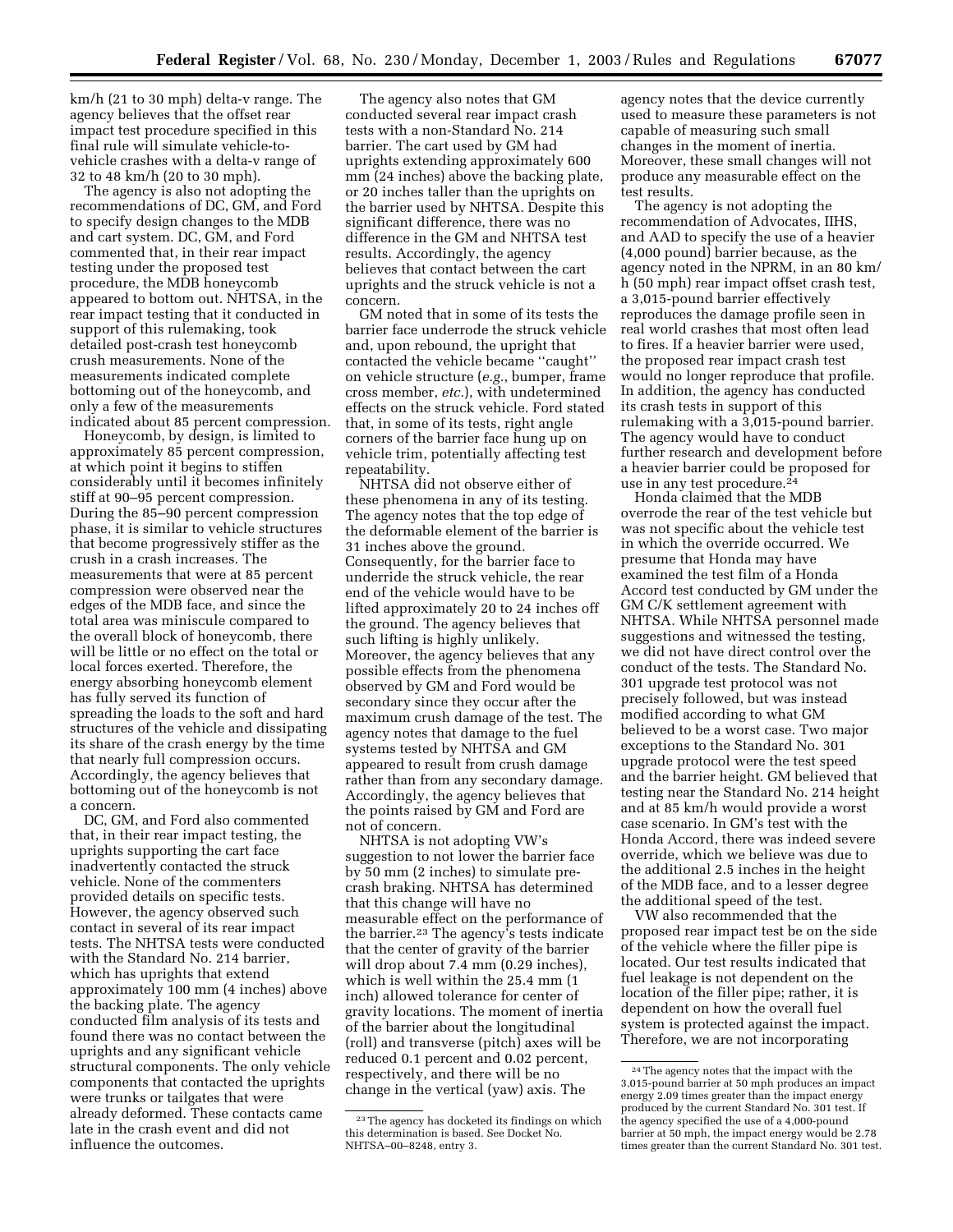VW's suggestion and vehicles must comply when the rear impact test is conducted on either side of the vehicle.

Further, our cost study indicated that compliance with this final rule will not require major structural redesign (as stated by Alliance and DC), or necessitate an increase in vehicle stiffness (as stated by VW). Because there is no need to increase the vehicle stiffness, this final rule does not increase the potential for whiplash injuries in lower crashes as suggested by VW.

# *C. Side Impact Test Procedure*

The agency is replacing Standard No. 301's current lateral crash test with the side impact crash test specified in Standard No. 214. The Standard No. 214 side impact crash test specifies that a stationary vehicle be struck on either side by a 1,368 kg (3,015 pound) MDB. As noted above, Standard No. 214 currently specifies an impact speed of 54 km/h. In order to provide an appropriate tolerance without affecting the stringency of the test, the agency proposed to change the test speed to 53 ± 1 km/h and adopt it for Standard No. 301. No comments addressed this issue, and we are adopting that proposal.

The agency is specifying that the MDB be lowered 50 mm (2 inches) for the rear impact test to simulate pre-braking. However, the agency is not specifying that the MDB be lowered for the side impact test. The test conditions of Standard No. 214 were intended to reflect a ''worst case'' scenario for occupants riding in the struck vehicle in that the striking vehicle was assumed not to be braking prior to impact. A braking vehicle would strike lower than a non-striking vehicle, potentially engaging more of the side sill of the struck vehicle. Full engagement of the sill dissipates the crush energy more effectively than engagement of the door structures located above the sill, resulting in les intrusion and deformation along the struck side where fuel system components (*e.g.*, fuller filler neck and tube) are located. NHTSA believes the integrity of those fuel system components would be tested in a more severe environment if the barrier were not lowered. For these reasons, NHTSA has decided not to lower the MDB for the side impact test.

# *D. Door System Integrity*

NHTSA believes that a post-crash door operability requirement could be a practicable, reasonable safety enhancement. However, the agency has decided not to add a post-crash door operability requirement to Standard No. 301 or Standard No. 206 in this

rulemaking. The agency has not developed a practical, objective, and repeatable test procedure for testing door operability. The agency is specifically concerned with developing specifications for the type and magnitude of force needed to test door operability. The agency notes that none of the commenters who supported a door operability requirement suggested a test procedure.

Accordingly, NHTSA will need to conduct research before proposing any post-crash door operability requirement and will consider adding a post-crash door operability requirement to Standard No. 206 or Standard No. 301 in a separate rulemaking.

# *E. Lead Time*

#### 1. Rear Impact Test Upgrade

In the Preliminary Regulatory Evaluation for the NPRM, the agency said that most vehicles needing modification to meet the upgrade rear impact test would need only minor modifications and estimated that those modifications could be completed in 33 months. Based on that estimate, we provided a lead time of three years.

The Alliance said ''significant vehicle redesign and retooling for production will likely be required in a number of vehicles." It suggested "(t)he small number of tests conducted by the NHTSA, often with a sample size of one vehicle, simply is inadequate to identify whether vehicle changes are required or for any manufacturer to assure compliance for all its vehicles.'' The Alliance suggested that the agency phase in the requirements, beginning not earlier than three years after the issuance of the final rule, according to the following annually increasing percentages of production: 25%, 40%, 70% and 100%.

In their comments on the NPRM, DC and Honda argued that some vehicles would need more than just minor modifications and that therefore additional lead time should be provided. Both suggested that the entire rear ends of some vehicles would have to be redesigned, although neither identified any specific models in need of such changes. Honda generally cited crash testing in support of its argument, but gave no details about that testing. DC suggested the same phase-in recommended by the Alliance. Honda suggested that the agency phase in the requirements, beginning not earlier than three years after the issuance of the final rule, according to the following percentages of production: 10%, 30%, 70% and 100%.

While the agency continues to believe that a three-year lead time is sufficient for most vehicles in need of modification, it agrees that it is desirable to provide additional lead time to accommodate any new models that were designed and developed based upon the current requirements. The agency recognizes that vehicle platforms, once developed, are typically used for a number of years without major structural modification. We also recognize that in order to meet the requirements of FMVSS No. 301, a vehicle, without modification, must meet the static roll over requirements following an impact in a barrier test. Consequently, we have decided that the upgraded rear impact test will be phased-in, beginning on September 1, 2006, according to the following percentages of production: 40%, 70% and 100%. We believe that this combination of lead time and phase-in will allow sufficient time for existing platforms to be redesigned to comply with all of the requirements of FMVSS No. 301, and that the four year phasein proposed by the Alliance is not necessary.

We also believe that it is not necessary to allow an optional ''0%, 0%, 100%'' three-year phase-in for limited-line manufacturers as proposed by Porsche. A similar phase-in exception for limited line manufacturers is present for the advanced air bag requirements of Standard No. 208. However, the advanced technology requirements that compounded the disparity between the phase-in requirements of the Advanced Air Bag Rule for limited line manufacturers and more diverse manufacturers is not present here.

# 2. Side Impact Test Upgrade

In the Preliminary Regulatory Evaluation for the NPRM, we said:

Since almost all vehicles pass the Standard No. 214 test without fuel leakage and all manufacturers have done these tests on their passenger cars and light trucks and vans up to 6,000 pounds GVWR, the agency is proposing a one year leadtime after the final rule for implementing the Standard No. 214 test requirement for the lateral test.

Some vehicle manufacturers supported the one-year lead time proposed in the NPRM for the side impact test upgrade, but recommended that the agency add a phase-in after this lead time. The Alliance asked for additional lead time for vehicles not previously subject to Standard No. 214, saying;

Until a complete and thorough evaluation program is completed for each model, the actual and exact extent of changes to each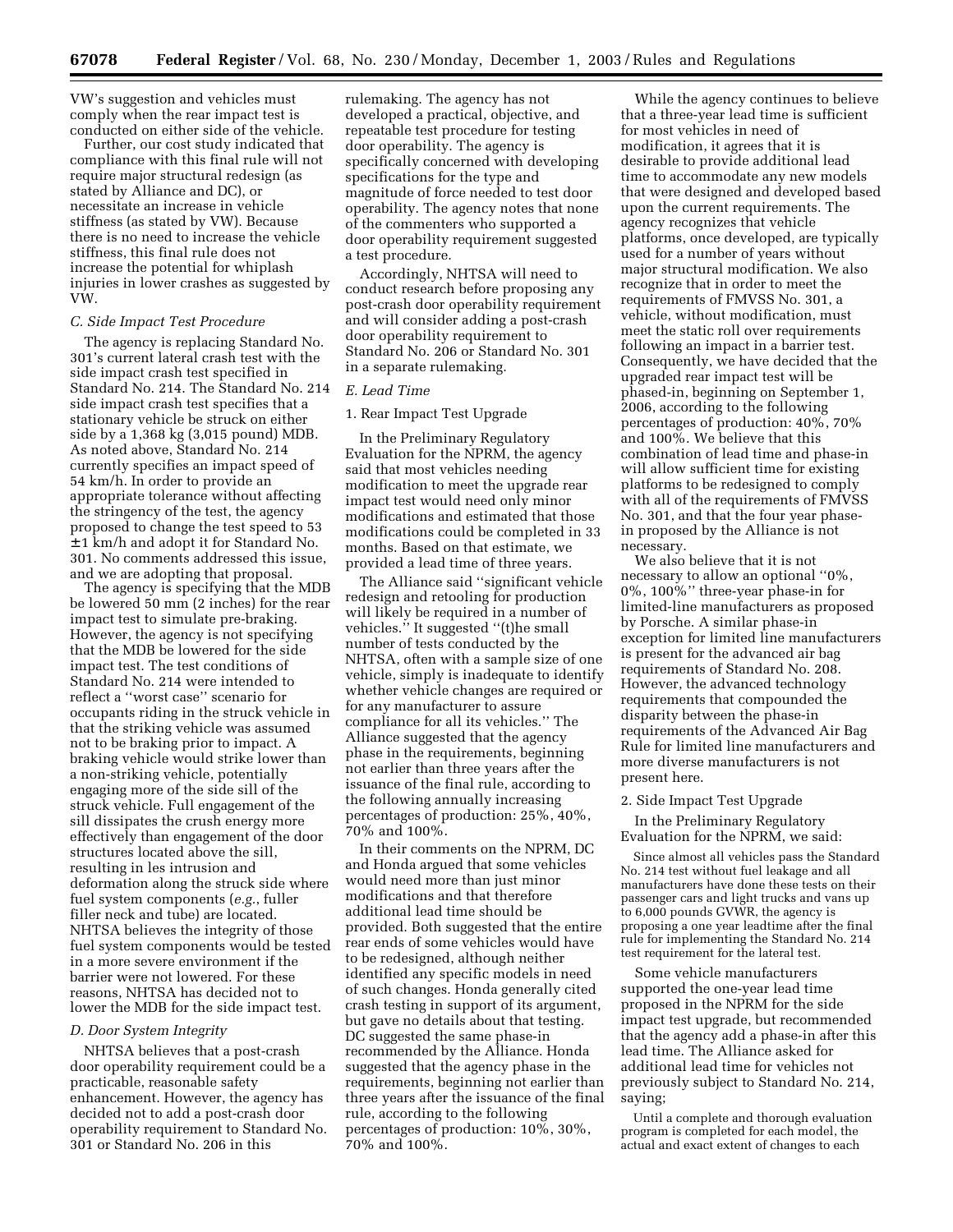vehicle cannot be ascertained. For this reason, we recommend that vehicles not previously subject to FMVSS 214 requirements also have the same three-year lead time and four year phase-in schedule as proposed above for the rear impact requirement, with the allowance for early compliance. Starting the lead time and the phase-in for both the rear and side impact requirements at the same time would also be logical and provide clarity since both are contained in the single notice.

As we note below in the section on costs, only one out of more than 100 vehicles tested failed Standard No. 301's fuel leakage requirements using Standard No. 214's side impact test. Based on those test results, the agency believes that few vehicles, approximately 1%, will have to be modified to meet Standard No. 301's leakage requirements using Standard No. 214's side impact test. Therefore, the one-year lead time without a phasein is adopted, as was proposed.

# *F. Benefits*

The target population of crashes includes multi-vehicle crashes in which a passenger vehicle is struck in the rear by another passenger vehicle and the fire starts in the struck vehicle. There are an estimated 58 burn-related fatalities and 119 non-fatal burn-related injuries annually in the target population. The non-fatal burn injuries in that population of crashes were mostly minor and were typically not the most severe injury to the occupant. The agency estimates that approximately 8 to 21 fatalities will be prevented once all vehicles on the road comply with the upgraded rear impact test. The cost per life saved is estimated to be \$1.96 million to \$5.13 million (\$41 million/21 lives to \$41 million/8 lives). The agency is not estimating the number of reduced non-fatal burn-related injuries because there are only a few cases each year in which the injured person's most serious injury was a burn injury.

There are fewer than 100 fatalities annually in multi-vehicle side impacts that result in fire. The agency believes that the Standard No. 214 side impact test is somewhat stricter than the existing lateral impact test in Standard No. 301. However, the agency was unable to quantify any benefits from switching to the Standard No. 214 side impact test.

NHTSA disagrees with the VW comment that the benefits of this rulemaking are too low compared to its costs. VW did not provide any data to support their comment. However, the agency believes that VW's cost estimates may be based on costs of issues, such as post-crash door operability, seat back failures, and dummy responses, which

were discussed in the NPRM but not adopted in this final rule.

# *G. Costs*

The agency estimates that the average cost for vehicles that will need to be modified to comply with the upgraded rear impact test is \$5.31 per vehicle.<sup>25</sup> Based on its belief that the test failures in the agency's testing were more the result of design differences than vehicle weight differences, the agency estimates that 46 percent of the vehicle fleet does not currently meet the upgraded rear impact test. It further estimates that approximately 16.7 million vehicles are sold each year in the U.S. Together, this information indicates that the total cost for the fleet will be approximately \$41 million per year.

Using the Standard No. 214 side impact test as the Standard No. 301 side impact test will eliminate the cost of conducting a unique Standard No. 301 test as well as the cost of an extra test vehicle. Since the average current Standard No. 301 side impact test is roughly \$4,300 and the average test vehicle costs about \$21,000, the total savings would be about \$25,200 per vehicle model.26

Only one out of more than 100 vehicles tested failed Standard No. 301's fuel leakage requirements using Standard No. 214's side impact test. Based on those test results, the agency believes that few vehicles will have to be modified to meet Standard No. 301's side impact leakage requirements using Standard No. 214's side impact test.

NHTSA disagrees with the Honda comment that the agency's cost estimates are too low. The agency's cost estimates are based on the changes that will be needed to remedy those noncompliant vehicles needing only minor modifications. Since most vehicles readily pass the fuel leakage requirements using the Standard No. 214 side impact test, we do not believe modifications will be required which are not minor. Neither Honda nor any of the other vehicle manufacturers provided data indicating that the costs of modifying vehicles to comply will be greater than the agency's estimates.27 Furthermore, 54 percent of the vehicles tested were able to pass at the higher test speed and the measures required to

address the failing vehicles do not involve structural changes.

# *H. Additional Issues*

# 1. Real World Data

None of the commenters provided any real-world data on the relationship between crash severity and the risk of occupant injury due to fire. Thus, as discussed above in the section on Costs and Benefits, it appears that the data files NHTSA used in developing the NPRM are the best available data sources.

# 2. Head and Neck Injury Criteria

The agency agrees with the Alliance's comment that the issue of occupant protection would best be discussed in the context of a rulemaking focused on that issue. The agency notes that it is in the process of developing a final rule for Standard No. 202 and a proposed rule for Standard No. 207, and will address rear impact protection in those rulemakings.

# 3. Seat Back Failure

NHTSA agrees with the DC comment that the issue of seat back failure best be discussed in the context of a rulemaking focused on that issue. The agency notes that it is considering an upgrade of Standard No. 207, where this issue will be addressed.

# 4. Use of 5th Percentile Female Dummies

NHTSA agrees with the GM comment that using various dummy sizes to study the safety consequences to vehicle occupants due to the rear impact test upgrade should be a subject for future research. The agency will address the use of various dummy sizes in rear impact tests in separate rulemakings.

#### 5. Test Vehicle Loading Conditions

The agency is adopting GM's suggested revision of S7.1.6(b) of Standard No. 301. That paragraph is revised to read as follows:

S7.1.6(b) Except as specified in S7.1.1, a multipurpose passenger vehicle, truck, or bus with a GVWR of 4,536 kg or less is loaded to its unloaded vehicle weight, plus the necessary test dummies as specified in S6, plus 136 kg or its rated cargo and luggage capacity weight, whichever is less, secured in the load carrying area and distributed as nearly as possible in proportion to its GAWR. For the purpose of this standard, unloaded vehicle weight does not include the weight of work-performing accessories. Each dummy is restrained only by means that are installed in the vehicle for protection at its seating position.

This provision is revised to simplify the language and provide clearer

<sup>25</sup>This is a \$0.31 increase from the figure used in the NPRM.

<sup>26</sup>The figures in the NPRM were \$4,000 for the average lateral test for Standard No. 301 costs, \$20,000 for average test vehicle cost, and a total of about \$24,000 per vehicle model.

<sup>27</sup>The agency believes that Honda's cost estimates are overstated since they include vehicle models that complied with the amendments in this final rule when the agency tested them.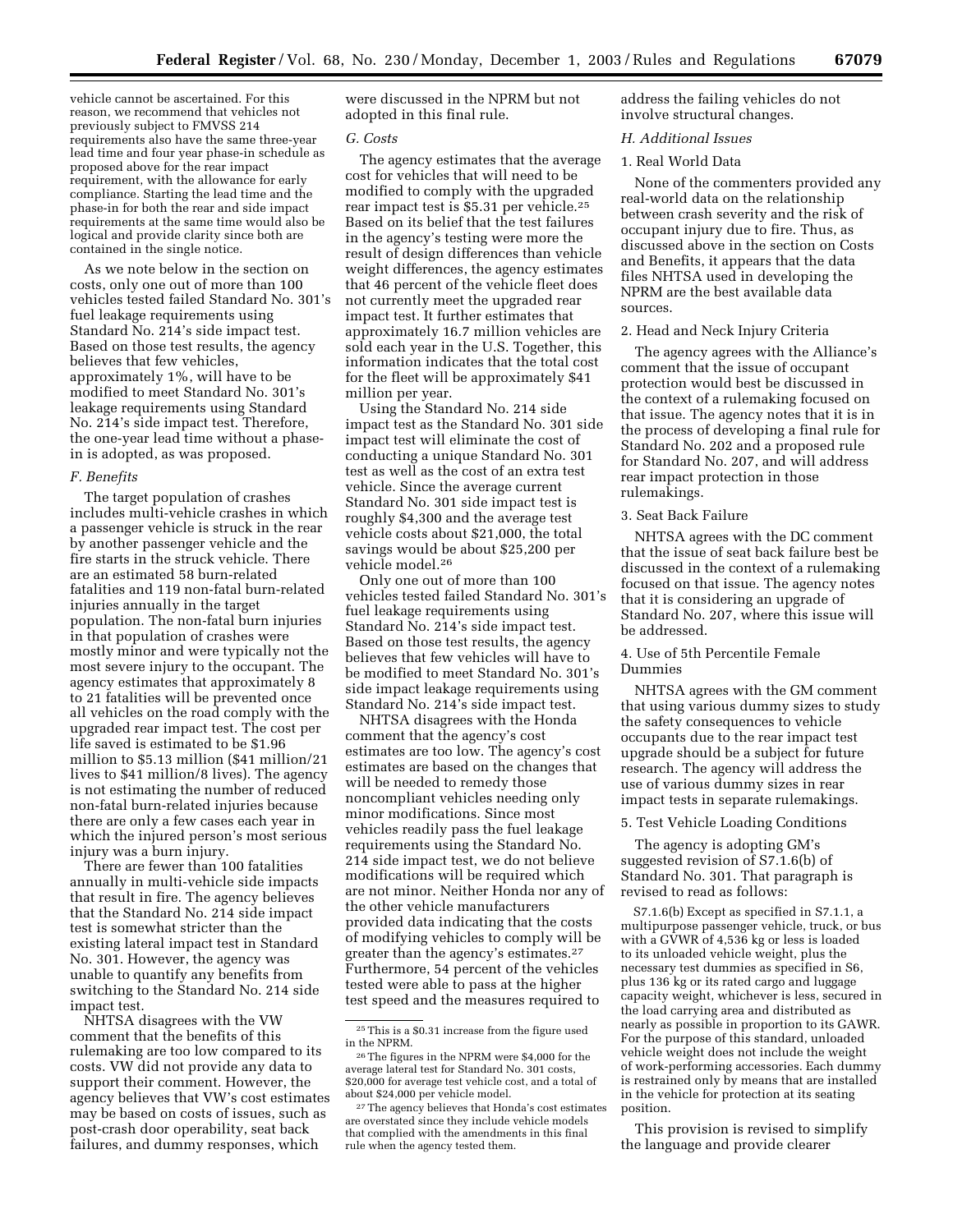instruction as to how weight is to be distributed on a vehicle under test conditions. NHTSA is not adopting Alliance's recommendation to retain the language that addressed distribution when the axle's proportional share is exceeded. While the revised provision eliminates that language, it does provide that weight is to be distributed as *nearly as possible* in proportion to the GAWR.

NHTSA is not adopting GM's recommendation that the agency replace the language in S8.1.1 of Standard No. 208, S6.1 of Standard No. 212, S7.7 of Standard No. 219, S7.1.6 of Standard No. 301, S7.1.6 of Standard No. 303, and S7.2.3 of Standard No. 305 with identical language. The agency believes that such revisions are outside the scope of this rulemaking. However, the agency will treat GM's recommendation as a petition for rulemaking and will make a decision on whether or not to grant the petition within the next 120 days.

NHTSA is also not adopting GM's and VW's suggested revision of S7.1.6(a). The agency believes that the language in that paragraph is sufficiently clear.

# 6. Lowering the Barrier Face

For the reasons discussed above in the section on Rear Impact Test Procedure, the agency is specifying that the barrier face in the rear impact test procedure is lowered 50 mm (2 inches).

# 7. Pole Side Impact Test

NHTSA agrees with the comments from the Alliance, GM, DC, Porsche, and Ford that the agency must assess the safety basis for a pole side impact test, as well as develop an objective, repeatable test procedure, including pole contact locations, closing velocities, pole sizes, and modes of testing, before the agency proposes such a test. Any future proposals to utilize a pole side impact test will address these issues.

# 8. Prohibiting Fuel Leakage in Frontal Impact Crash Tests

NHTSA agrees with the comments from the Alliance and GM that the agency should consider a future revision limiting fuel system leakage in any Standard No. 208 crash test to the levels currently specified in Standard No. 301. In frontal impacts at 35 mph (56 km/hr) into the barrier, there have been 10 failures out of 406 NCAP (New Car Assessment Program) tests, since 1979. While rare, the agency will continue to monitor fuel system leakage in the NCAP tests to determine whether future upgrades would be appropriate.

9. Compliance Responsibility of Second-Stage Manufacturers

NHTSA believes that there will be no change to the certification responsibilities of second-stage and final-stage manufacturers as a result of this rulemaking. The agency has reviewed the conformity statements from first-stage manufacturers submitted by the NTEA and believes them to be reasonable. Under these conformity statements, the first-stage manufacturer installs the entire fuel system, and the second-stage or final-stage manufacturer can make minor alterations without violating the pass-through certification from the first-stage manufacturer.28 Further, vehicles manufactured in two or more stages will not be required to comply with the rear impact upgrade until the final stage of the phase-in.

In cases in which the second-stage or final-stage manufacturers make significant changes to the fuel system, they may not be able to use the passthrough certification, and may have to certify that the vehicle complies with Standard No. 301. If it is not economically feasible for these manufacturers to perform the compliance testing or engineering analysis, the manufacturers may apply for a temporary exemption under 49 CFR Part 555.

The agency also notes that it is currently involved in a negotiated rulemaking process with the NTEA, first-stage manufacturers, and other stakeholders regarding the certification process for vehicles manufactured in two or more stages. The agency intends to develop changes to the regulations governing the certification of such vehicles through this process.

# 10. Fuel Siphoning

The issues raised by Dynamic Safety concerning fuel siphoning and by IIHS and Advocates concerning fuel cutoff devices all pertain to frontal fire protection. NHTSA research identified rear impacts as the most common type of crashes that result in fires. The agency would need to conduct research to determine the extent of the problem related to fuel siphoning as described by Dynamic Safety. If future NHTSA analysis of real-world crash data indicates that there is a safety problem that warrants further regulatory action, the agency will consider additional changes to Standard No. 301. The

agency notes that preliminary research of frontal impacts under the GM settlement agreement indicated that the vehicles equipped with fuel cutoff devices performed similarly to vehicles without such devices. Consequently, the agency does not anticipate that any real world benefits would result if the agency required fuel cutoff devices.

# **VI. Rulemaking Analyses and Notices**

# *A. Executive Order 12866 and DOT Regulatory Policies and Procedures*

Executive Order 12866, ''Regulatory Planning and Review'' (58 FR 51735, October 4, 1993), provides for making determinations whether a regulatory action is ''significant'' and therefore subject to OMB review and to the requirements of the Executive Order. The Order defines a ''significant regulatory action'' as one that is likely to result in a rule that may:

(1) Have an annual effect on the economy of \$100 million or more or adversely affect in a material way the economy, a sector of the economy, productivity, competition, jobs, the environment, public health or safety, or State, local, or tribal governments or communities;

(2) Create a serious inconsistency or otherwise interfere with an action taken or planned by another agency;

(3) Materially alter the budgetary impact of entitlements, grants, user fees, or loan programs or the rights and obligations of recipients thereof; or

(4) Raise novel legal or policy issues arising out of legal mandates, the President's priorities, or the principles set forth in the Executive Order.

NHTSA has considered the impact of this final rule under E.O. 12866 and the Department of Transportation's regulatory policies and procedures and has determined that it is not significant.

NHTSA has prepared a Final Regulatory Evaluation (FRE) describing the economic and other effects of this final rule.29 If only minor modifications are needed to comply with the upgraded rear impact test, the agency estimates that the average cost for vehicles that will need to be modified is \$5.31 per vehicle. The agency estimates that 46 percent of the vehicle fleet does not currently meet the upgraded rear impact test and that approximately 16.7 million vehicles are sold each year in the U.S. Together, this information indicates that the total cost for the fleet will be approximately \$41 million per year. To the extent that any vehicles need more than minor modifications, the total cost may be higher. However, none of the

<sup>28</sup>The first-stage manufacturer typically certifies that the incomplete vehicle meets the requirements of Standard No. 301. This relieves second-stage or final-stage manufacturers of the burden of conducting Standard No. 301 compliance tests, unless those manufacturers make substantial changes to the fuel system.

<sup>29</sup>A copy of the FRE has been placed in the docket.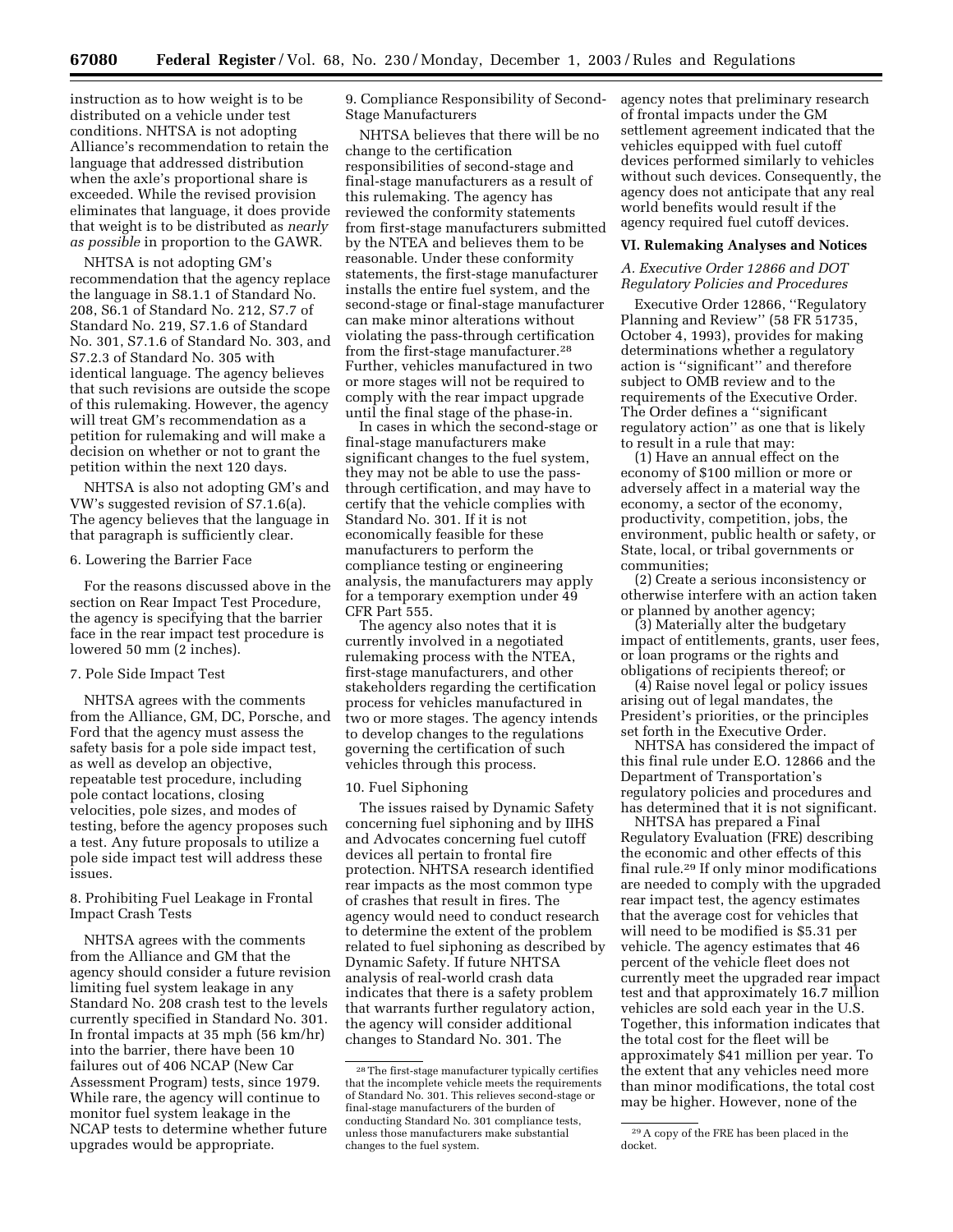commenters provided data indicating that the cost of remedying noncompliant vehicles will be greater than the agency's estimates. Using the Standard No. 214 side impact test as the Standard No. 301 side impact test will eliminate the cost of conducting a unique Standard No. 301 test as well as the cost of an extra test vehicle. The total savings would be about \$25,200 per vehicle model.

# *B. Regulatory Flexibility Act*

Pursuant to the Regulatory Flexibility Act (5 U.S.C. 601 *et seq.*, as amended by the Small Business Regulatory Enforcement Fairness Act (SBREFA) of 1996), whenever an agency is required to publish a notice of rulemaking for any proposed or final rule, it must prepare and make available for public comment a regulatory flexibility analysis that describes the effect of the rule on small entities (*i.e.*, small businesses, small organizations, and small governmental jurisdictions). The Small Business Administration's regulations at 13 CFR part 121 define a small business, in part, as a business entity ''which operates primarily within the United States.'' (13 CFR 121.105(a)). No regulatory flexibility analysis is required if the head of an agency certifies the rule will not have a significant economic impact on a substantial number of small entities. SBREFA amended the Regulatory Flexibility Act to require Federal agencies to provide a statement of the factual basis for certifying that a rule will not have a significant economic impact on a substantial number of small entities.

NHTSA has considered the effects of this final rule under the Regulatory Flexibility Act. I certify that this final rule will not have a significant economic impact on a substantial number of small entities. The rationale for this certification is that the amendments made in this final rule primarily affect manufacturers of passenger cars and light trucks. These manufacturers typically do not qualify as small entities under 5 U.S.C. 605(b).

NHTSA estimates that there are about four small manufacturers of passenger cars in the U.S., and no small manufacturers of light trucks, producing a combined total of at most 500 vehicles each year. It is unknown how many of their vehicle models will meet the amendments made in this final rule. The agency requested comments on this issue in the NPRM, but received none.

As discussed above in the section on Compliance Responsibility of Second-Stage Manufacturers, there are a large number of second-stage and final-stage

manufacturers. The agency believes that there will be no change to the certification responsibilities of secondstage and final-stage manufacturers as a result of this rulemaking.

Consequently, the agency has concluded that this rulemaking will not have a significant economic impact on a substantial number of small entities.

# *C. National Environmental Policy Act*

NHTSA has analyzed this rulemaking action for the purposes of the National Environmental Policy Act. The agency has determined that implementation of this rule will not have any significant impact on the quality of the human environment.

#### *D. Executive Order 13132 (Federalism)*

Executive Order 13132 requires NHTSA to develop an accountable process to ensure ''meaningful and timely input by State and local officials in the development of regulatory policies that have federalism implications.'' ''Policies that have federalism implications'' is defined in the Executive Order to include regulations that have ''substantial direct effects on the States, on the relationship between the national government and the States, or on the distribution of power and responsibilities among the various levels of government.'' Under Executive Order 13132, the agency may not issue a regulation with Federalism implications, that imposes substantial direct compliance costs, and that is not required by statute, unless the Federal government provides the funds necessary to pay the direct compliance costs incurred by State and local governments, the agency consults with State and local governments, or the agency consults with State and local officials early in the process of developing the regulation. NHTSA also may not issue a regulation with Federalism implications and that preempts State law unless the agency consults with State and local officials early in the process of developing the regulation.

The agency has analyzed this final rule in accordance with the principles and criteria set forth in Executive Order 13132 and has determined that it will not have sufficient federalism implications to warrant consultation with State and local officials or the preparation of a federalism summary impact statement. The final rule will not have any substantial effects on the States, or on the current Federal-State relationship, or on the current distribution of power and responsibilities among the various local officials.

# *E. Civil Justice Reform*

This final rule will not have any retroactive effect. Under 49 U.S.C. 30103, whenever a Federal motor vehicle safety standard is in effect, a State may not adopt or maintain a safety standard applicable to the same aspect of performance which is not identical to the Federal standard, except to the extent that the state requirement imposes a higher level of performance and applies only to vehicles procured for the State's use. 49 U.S.C. 30161 sets forth a procedure for judicial review of final rules establishing, amending, or revoking Federal motor vehicle safety standards. That section does not require submission of a petition for reconsideration or other administrative proceedings before parties may file suit in court.

# *F. Paperwork Reduction Act*

Under the procedures established by the Paperwork Reduction Act of 1995, a person is not required to respond to a collection of information by a Federal agency unless the collection displays a valid OMB control number. For the phase-in reporting requirements, which were not proposed in the notice of proposed rulemaking, but are added in this Final Rule, NHTSA is submitting to OMB a request for approval of the following collection of information. Public comment is sought on the proposed collection.

*Agency:* National Highway Traffic Safety Administration (NHTSA).

*Title:* Phase-In Production Reporting Requirements for Fuel Systems Integrity Upgrade.

*Type of Request:* New collection. *OMB Clearance Number:* None assigned.

*Form Number:* This collection of information will not use any standard forms.

*Requested Expiration Date of Approval:* Three years from the date of approval.

Summary of the Collection of Information

So that NHTSA can ensure that vehicle manufacturers are certifying their applicable vehicles as meeting the rear impact test upgrades that are specified in this final rule, in this proposed collection, NHTSA would require vehicle manufacturers to provide reports on compliance of their vehicles with the rear impact test upgrade.

For the rear impact test upgrade, NHTSA established a six year schedule; a three year lead time, then a 3-year phase-in period during which, in the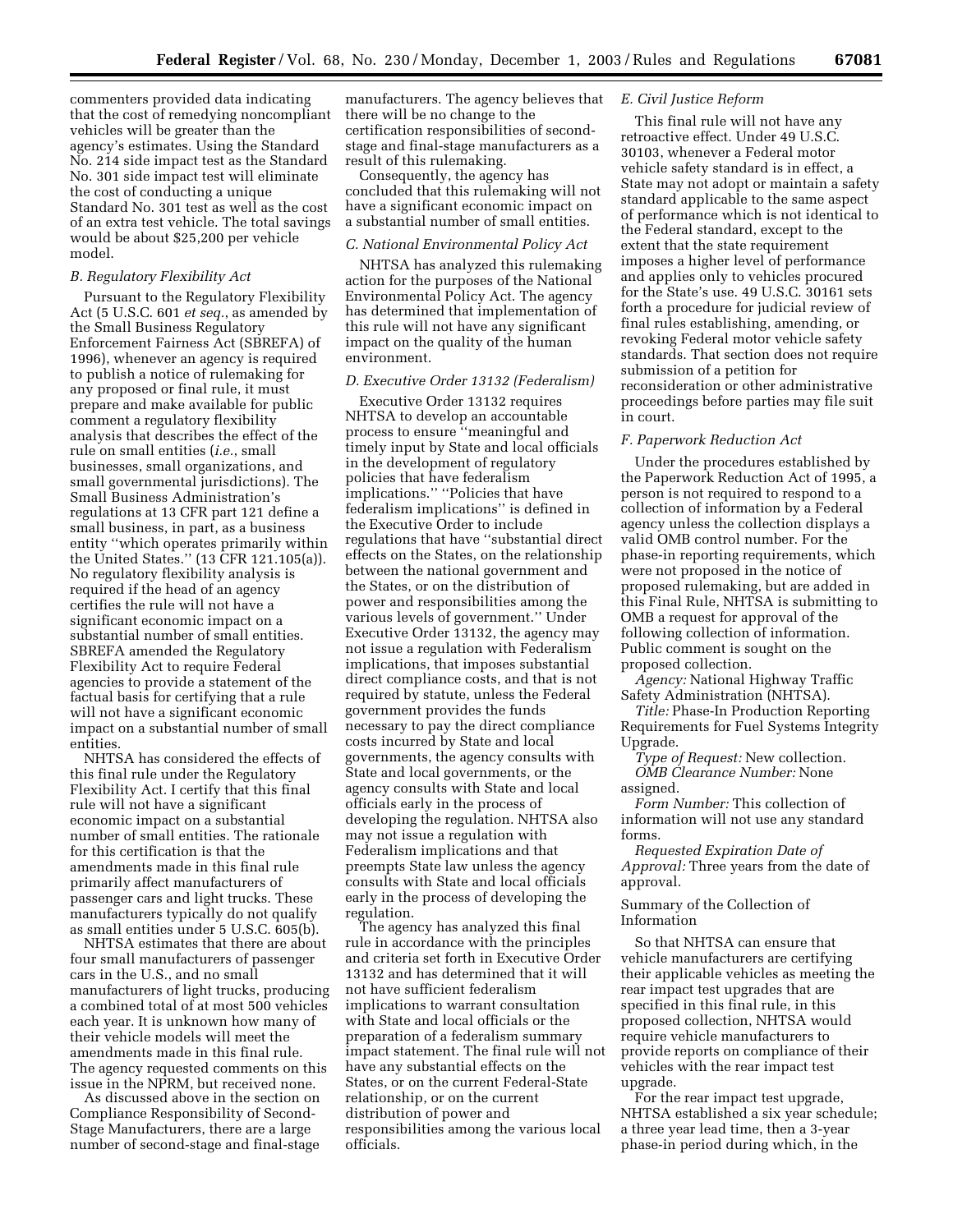first year, 40% of the applicable vehicles must meet the rear impact test upgrade, and in the second and third years, 70% and 100% respectively.

For each year of the rear impact test phase-in period, manufacturers must, within 60 days after the end of the ''production year,'' provide to NHTSA information identifying the vehicles (by make, model, and vehicle identification number (VIN)) that have been certified as complying with the rear impact test upgrade. Furthermore, until December 31, 2009, each manufacturer must maintain records of the VIN for each vehicle for which information is reported.

Description of the Need for the Information and Proposed Use of the Information

NHTSA requires this information to ensure that vehicle manufacturers are certifying their applicable vehicles as meeting the new rear impact test upgrades that are specified in this final rule. NHTSA will use this information to determine whether a manufacturer has complied with the amended requirements of Standard No. 301 during the phase-in period.

Description of the Likely Respondents (Including Estimated Number, and Proposed Frequency of Response to the Collection of Information)

NHTSA estimates that 21 vehicle manufacturers will submit the required information. The manufacturers are makers of passenger cars, multipurpose passenger vehicles, trucks and buses that have gross vehicle weight ratings of 4,536 kg (10,000 pounds) or less, and use fuel with a boiling point above 0 degrees Celsius. For each report, the manufacturer will provide, in addition to its identity, several numerical items of information. This information would include:

(a) Total number of vehicles manufactured for sale during the preceding production year,

(b) Total number of vehicles manufactured during the production year that meet the new regulatory requirements, and

(c) Information identifying the vehicles (by make, model, and vehicle identification number (VIN)) that have been certified as complying with the side impact test upgrade or the rear impact test upgrade.

During the phase-in period, each manufacturer will provide 1 report per year for three years for the rear impact phase-in, for a total of 3 reports over 3 years.

Estimate of the Total Annual Reporting and Recordkeeping Burden Resulting From the Collection of Information

NHTSA estimates that each manufacturer will incur two burden hours per year per report. This estimate is based on the fact that data collection will involve only computer tabulation and that manufacturers will provide the information to NHTSA in an electronic (as opposed to paper) format. Thus, for the rear impact test upgrade reporting, each manufacturer will incur a burden of two hours or a total on industry of 42 hours a year (assuming there are 21 manufacturers) to provide the rear impact test upgrades.

NHTSA estimates that the recordkeeping burden resulting from the collection of information will be 0 hours because the information will be retained on each manufacturer's existing computer systems for each manufacturer's internal administrative purposes.

NHTSA estimates that the total annual cost burden will be 1050 dollars (42 total annual burden hours  $\times$  25 dollars/hour). There would be no capital or start-up costs as a result of this collection. Manufacturers can collect and tabulate the information by using existing equipment. Thus, there would be no additional costs to respondents or recordkeepers.

NHTSA requests comment on its estimates of the total annual hour and cost burdens resulting from this collection of information. Please submit any comments to the NHTSA Docket Number referenced in the heading of this notice or to: Dr. William J. J. Liu, Office of Crashworthiness Standards, National Highway Traffic Safety Administration, 400 Seventh St., SW., Washington, DC 20590. Dr. Liu's telephone number is: (202) 366–2264. Comments are due by January 30, 2004.

# *G. National Technology Transfer and Advancement Act*

Section 12(d) of the National Technology Transfer and Advancement Act of 1995 (NTTAA), Pub. L. 104–113, section 12(d) (15 U.S.C. 272) directs NHTSA to use voluntary consensus standards in its regulatory activities unless doing so would be inconsistent with applicable law or otherwise impractical. Voluntary consensus standards are technical standards (*e.g.*, materials specifications, test methods, sampling procedures, and business practices) that are developed or adopted by voluntary consensus standards bodies, such as the Society of Automotive Engineers (SAE). The NTTAA directs NHTSA to provide

Congress, through OMB, explanations when the agency decides not to use available and applicable voluntary consensus standards.

There are no voluntary consensus standards available at this time. However, NHTSA will consider any such standards when they become available.

# *H. Unfunded Mandates Reform Act*

Section 202 of the Unfunded Mandates Reform Act of 1995 (UMRA) requires Federal agencies to prepare a written assessment of the costs, benefits, and other effects of proposed or final rules that include a Federal mandate likely to result in the expenditure by State, local, or tribal governments, in the aggregate, or by the private sector, of more than \$100 million in any one year (adjusted for inflation with base year of 1995). Before promulgating a rule for which a written statement is needed, section 205 of the UMRA generally requires NHTSA to identify and consider a reasonable number of regulatory alternatives and adopt the least costly, most cost-effective, or least burdensome alternative that achieves the objectives of the rule. The provisions of section 205 do not apply when they are inconsistent with applicable law. Moreover, section 205 allows NHTSA to adopt an alternative other than the least costly, most costeffective, or least burdensome alternative if the agency publishes with the final rule an explanation why that alternative was not adopted.

This final rule will not result in the expenditure by State, local, or tribal governments, in the aggregate, or by the private sector, of more than \$100 million annually. Consequently, no Unfunded Mandates assessment has been prepared.

#### *I. Regulation Identifier Number (RIN)*

The Department of Transportation assigns a regulation identifier number (RIN) to each regulatory action listed in the Unified Agenda of Federal Regulations. The Regulatory Information Service Center publishes the Unified Agenda in April and October of each year. You may use the RIN contained in the heading at the beginning of this document to find this action in the Unified Agenda.

#### *J. Privacy Act*

Anyone is able to search the electronic form of all submissions received into any of our dockets by the name of the individual submitting the comment (or signing the comment, if submitted on behalf of an association, business, labor union, *etc.*). You may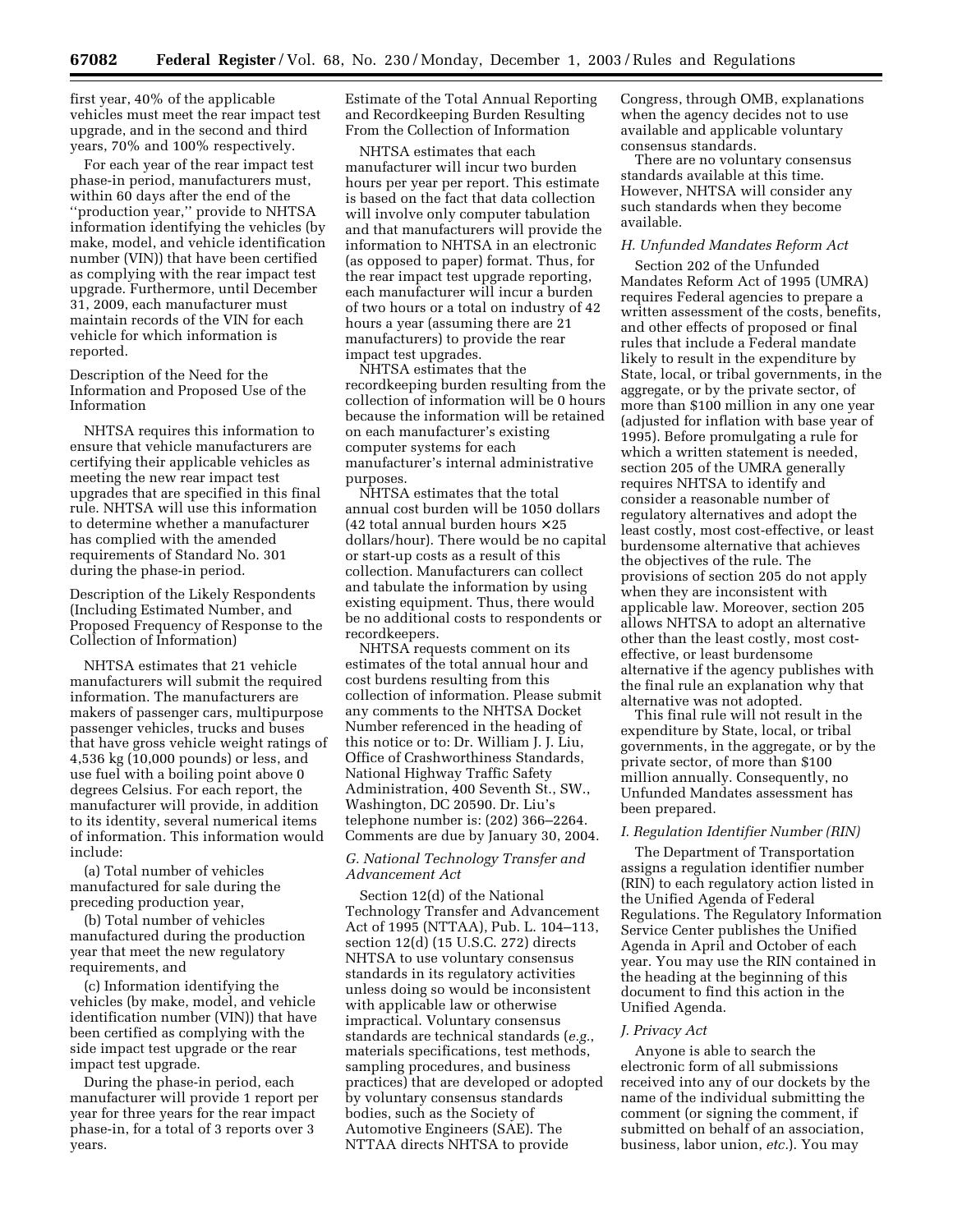review DOT's complete Privacy Act Statement in the **Federal Register** published on April 11, 2000 (Volume 65, Number 70; Pages 19477–78) or you may visit *[http://dms.dot.gov.](http://dms.dot.gov)*

# **List of Subjects**

### *49 CFR Part 571*

Imports, Motor vehicle safety, Reporting and recordkeeping requirements, Tires.

# *49 CFR Part 586*

Reporting and recordkeeping requirements.

■ In consideration of the foregoing, NHTSA is amending 49 CFR part 571 and revising part 586 as follows:

# **PART 571—FEDERAL MOTOR VEHICLE SAFETY STANDARDS**

■ 1. The authority citation for part 571 continues to read as follows:

**Authority:** 49 U.S.C. 322, 30111, 30115, 30117, and 30166; delegation of authority at 49 CFR 1.50.

 $\blacksquare$  2. In § 571.214, paragraphs S3(b), (c), (d), and (f) are revised to read as follows:

# **§ 571.214 Standard No. 214; Side impact protection.**

\* \* \* \* \*

S3 *Requirements.* (a) \* \* \* (b) When tested under the conditions of S6, each passenger car manufactured on or after September 1, 1996, shall meet the requirements of S5.1, S5.2, and S5.3 in a  $53 \pm 1.0$  km/h impact in which the car is struck on either side by a moving deformable barrier. 49 CFR part 572, subpart F test dummies are placed in front and rear outboard seating position on the struck side of the car. However, the rear seat requirements do not apply to passenger cars with a wheelbase greater than 3,300 mm, or to passenger cars that have rear seating areas that are so small that 49 CFR part 572, subpart F test dummies cannot be accommodated according to the positioning procedure specified in S7.

(c) [Reserved].

- (d) [Reserved].
- (e) \* \* \*

(f) When tested according to the conditions of S6, each multipurpose passenger vehicle, truck, and bus manufactured on or after September 1, 1998, shall meet the requirements of S5.1, S5.2, and S5.3 in a  $53 \pm 1.0$ km/h impact in which the vehicle is struck on either side by a moving deformable barrier. A 49 CFR part 572, subpart F test dummy is placed in the front outboard seating position on the struck side of the vehicle, and if the vehicle is equipped with rear seats, then another 49 CFR part 572, subpart F test

dummy is placed in the outboard seating position of the second seat on the struck side of the vehicle. However, the second seat requirements do not apply to side-facing seats or to vehicles that are so small that the 49 CFR part 572, subpart F test dummy cannot be accommodated according to the procedure specified in S7.

\* \* \* \* \* ■ 3. In § 571.301, paragraphs S6.2, S6.3, S7.1.6(b), S7.2, and S7.3 are revised, paragraph S8 is added, and Figure 3 is added following Figure 2, to read as follows:

# **§ 571.301 Standard No. 301; Fuel system integrity.**

\* \* \* \* \* S6.2 *Rear moving barrier crash.* (a) *Vehicles manufactured before September 1, 2006.* When the vehicle is impacted from the rear by the barrier specified in S7.3(a) of this standard moving at 48 km/h, with 50th percentile test dummies as specified in part 572 of this chapter at each front outboard designated seating position, under the applicable conditions of S7, fuel spillage must not exceed the limits of S5.5.

(b) *Vehicles manufactured on or after September 1, 2006.* When the vehicle is impacted from the rear by a moving deformable barrier  $80 \pm 1.0$  km/h with a 70 percent overlap, with 50th percentile test dummies as specified in part 572 of this chapter at each front outboard designated seating position, under the applicable conditions of S7, fuel spillage must not exceed the limits of S5.5.

S6.3 *Side moving barrier crash.* (a) *Vehicles manufactured before September 1, 2004.* When the vehicle is impacted laterally on either side by a barrier moving at 32 km/h with 50th percentile test dummies as specified in part 572 of this chapter at positions required for testing to Standard No. 208 (49 CFR 571.208), under the applicable conditions of S7, fuel spillage must not exceed the limits of S5.5.

(b) *Vehicles manufactured on or after September 1, 2004.* When the vehicle is impacted laterally on either side by a moving deformable barrier at  $53 \pm 1.0$ km/h with 49 CFR part 572, subpart F test dummies at positions required for testing by S3(b) of Standard No. 214, under the applicable conditions of S7 of this standard, fuel spillage shall not exceed the limits of S5.5 of this standard.

- \* \* \* \* \*
	- $S7.1.6$  \* \* \*  $(a) * * * *$

(b) Except as specified in S7.1.1, a multipurpose passenger vehicle, truck,

or bus with a GVWR of 4,536 kg or less is loaded to its unloaded vehicle weight, plus the necessary test dummies as specified in S6, plus 136 kg or its rated cargo and luggage capacity weight, whichever is less, secured in the load carrying area and distributed as nearly as possible in proportion to its GAWR. For the purpose of this standard, unloaded vehicle weight does not include the weight of work-performing accessories. Each dummy is restrained only by means that are installed in the vehicle for protection at its seating position.

\* \* \* \* \*

S7.2 *Side moving barrier test conditions.* (a) *Vehicles manufactured before September 1, 2004.* The side moving barrier crash test conditions are those specified in S8.2 of Standard No. 208 (49 CFR 571.208).

(b) *Vehicles manufactured on or after September 1, 2004.* The side moving deformable barrier crash test conditions are those specified in S6 and S7 of Standard No. 214 (49 CFR 571.214).

S7.3 *Rear moving barrier test conditions.* (a) *Vehicles manufactured before September 1, 2006.* The rear moving barrier test conditions are those specified in S8.2 of Standard No. 208 (49 CFR 571.208), except for the positioning of the barrier and the vehicle. The barrier and test vehicle are positioned so that at impact—

(1) The vehicle is at rest in its normal attitude;

(2) The barrier is traveling at 48 km/ h with its face perpendicular to the longitudinal centerline of the vehicle; and

(3) A vertical plane through the geometric center of the barrier impact surface and perpendicular to that surface coincides with the longitudinal centerline of the vehicle.

(b) *Vehicles manufactured on or after September 1, 2006.* The rear moving deformable barrier is the same as that shown in Figure 2 of Standard No. 214 (49 CFR 571.214) and specified in 49 CFR part 587, except as otherwise specified in paragraph S7.3 (b). The barrier and test vehicle are positioned so that at impact—

(1) The vehicle is stationary; (2) The deformable face of the barrier is mounted on the barrier 50 mm (2 inches) lower than the height from the ground specified in Figure 2 of Standard No. 214 (49 CFR 571.214) (All dimensions from the ground in Figure 2, Front View should be reduced by 50 mm (2 inches.));

(3) The barrier is traveling  $80 \pm 1.0$ km/h; and

(4) The barrier impacts the test vehicle with the longitudinal centerline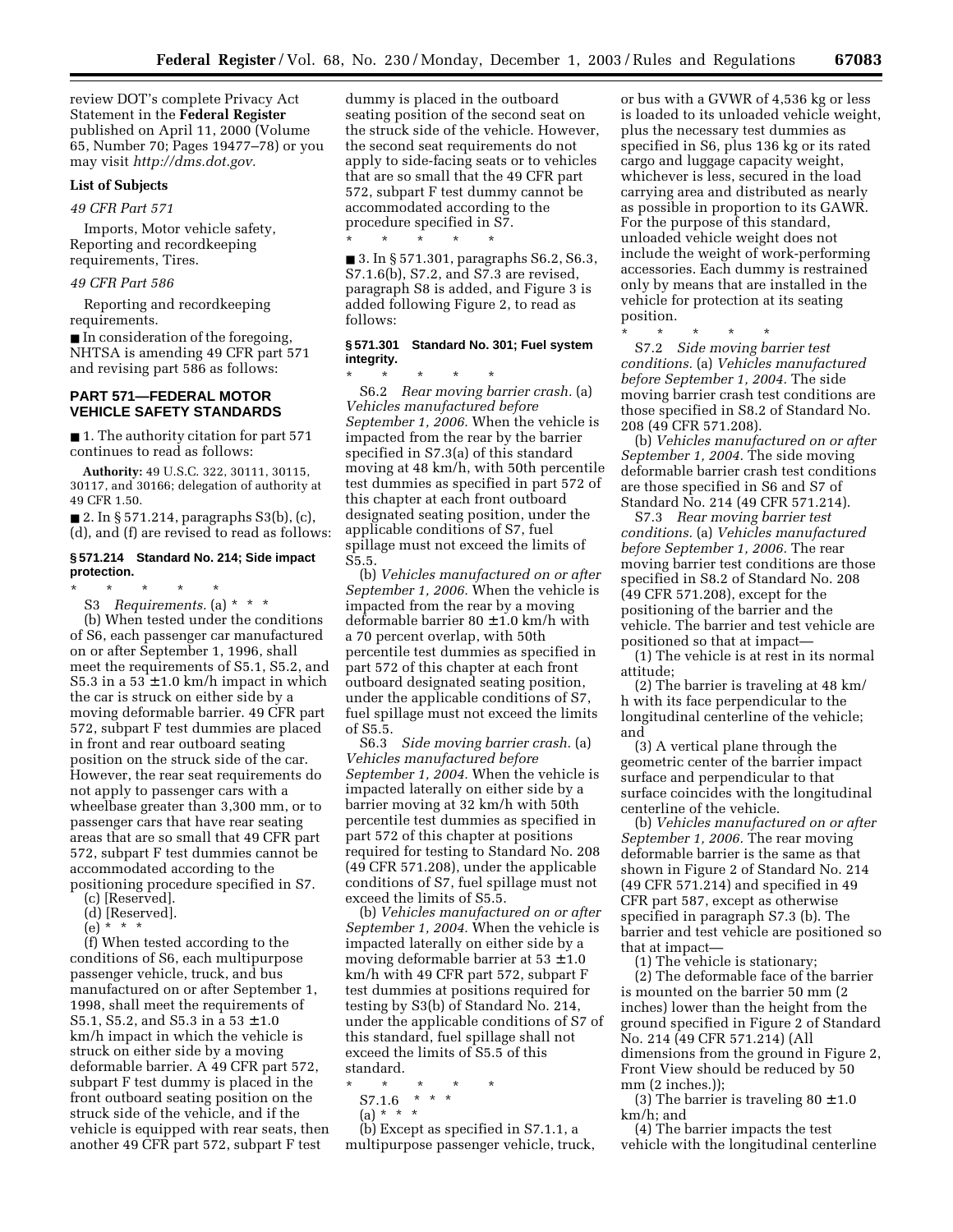of the vehicle parallel to the line of travel and perpendicular to the barrier face within a tolerance of  $\pm$  5 degrees. The test vehicle and barrier face are aligned so that the barrier strikes the rear of the vehicle with 70 percent overlap toward either side of the vehicle. So aligned, the barrier face fully engages one half of the rear of the vehicle and partially engages the other half. At impact, the vehicle's longitudinal centerline is located inboard either of the side edges of the barrier by a distance equal to 20 percent of the vehicle's width ± 50 mm (*see* Figure 3). The vehicle's width is the maximum dimension measured across the widest part of the vehicle, including bumpers and molding, but excluding such components as exterior mirrors, flexible mud flaps, marker lamps, and dual rear wheel configurations.

\* \* \* \* \*

# S8 *Phase-In schedule.*

S8.1 *Rear impact test upgrade.* (a) *Vehicles manufactured on or after September 1, 2006 and before September 1, 2007.* For vehicles manufactured on or after September 1, 2006, and before September 1, 2007, the number of vehicles complying with S6.2(b) of this standard must not be less than 40 percent of:

(1) The manufacturer's average annual production of vehicles manufactured on

or after September 1, 2003, and before September 1, 2006; or

(2) The manufacturer's production on or after September 1, 2005, and before September 1, 2006.

(b) *Vehicles manufactured on or after September 1, 2007 and before September 1, 2008.* For vehicles manufactured on or after September 1, 2007 and before September 1, 2008, the number of vehicles complying with S6.2(b) of this standard must not be less than 70 percent of:

(1) The manufacturer's average annual production of vehicles manufactured on or after September 1, 2004, and before September 1, 2007; or

(2) The manufacturer's production on or after September 1, 2006, and before September 1, 2007.

(c) *Vehicles manufactured on or after September 1, 2008.* For vehicles manufactured on or after September 1, 2008, the number of vehicles complying with S6.2(b) of this standard must be 100 percent of the manufacturer's production during that period.

S8.2 *Vehicles manufactured in two or more stages.* A final stage manufacturer or alterer may, at its option, comply with the requirements set forth in S8.2.1 and S8.2.2.

S8.2.1 Vehicles manufactured on or after September 1, 2006 and before September 1, 2008 are not required to comply with the requirements specified in S6.2(b) of this standard.

S8.2.2 Vehicles manufactured on or after September 1, 2008 shall comply with the requirements specified in S6.2(b) of this standard.

S8.3 *Vehicles produced by more than one manufacturer.*

S8.3.1 For the purpose of calculating average annual production of vehicles for each manufacturer and the number of vehicles manufactured by each manufacturer under S8.1, a vehicle produced by more than one manufacturer must be attributed to a single manufacturer as follows, subject to S8.3.2:

(a) A vehicle that is imported must be attributed to the importer.

(b) A vehicle manufactured in the United States by more than one manufacturer, one of which also markets the vehicle, must be attributed to the manufacturer that markets the vehicle.

S8.3.2 A vehicle produced by more than one manufacturer must be attributed to any one of the vehicle's manufacturers specified by an express written contract, reported to the National Highway Traffic Safety Administration under 49 CFR part 590, between the manufacturer so specified and the manufacturer to which the vehicle would otherwise be attributed under S8.3.1.

\* \* \* \* \*

**BILLING CODE 4910–59–P**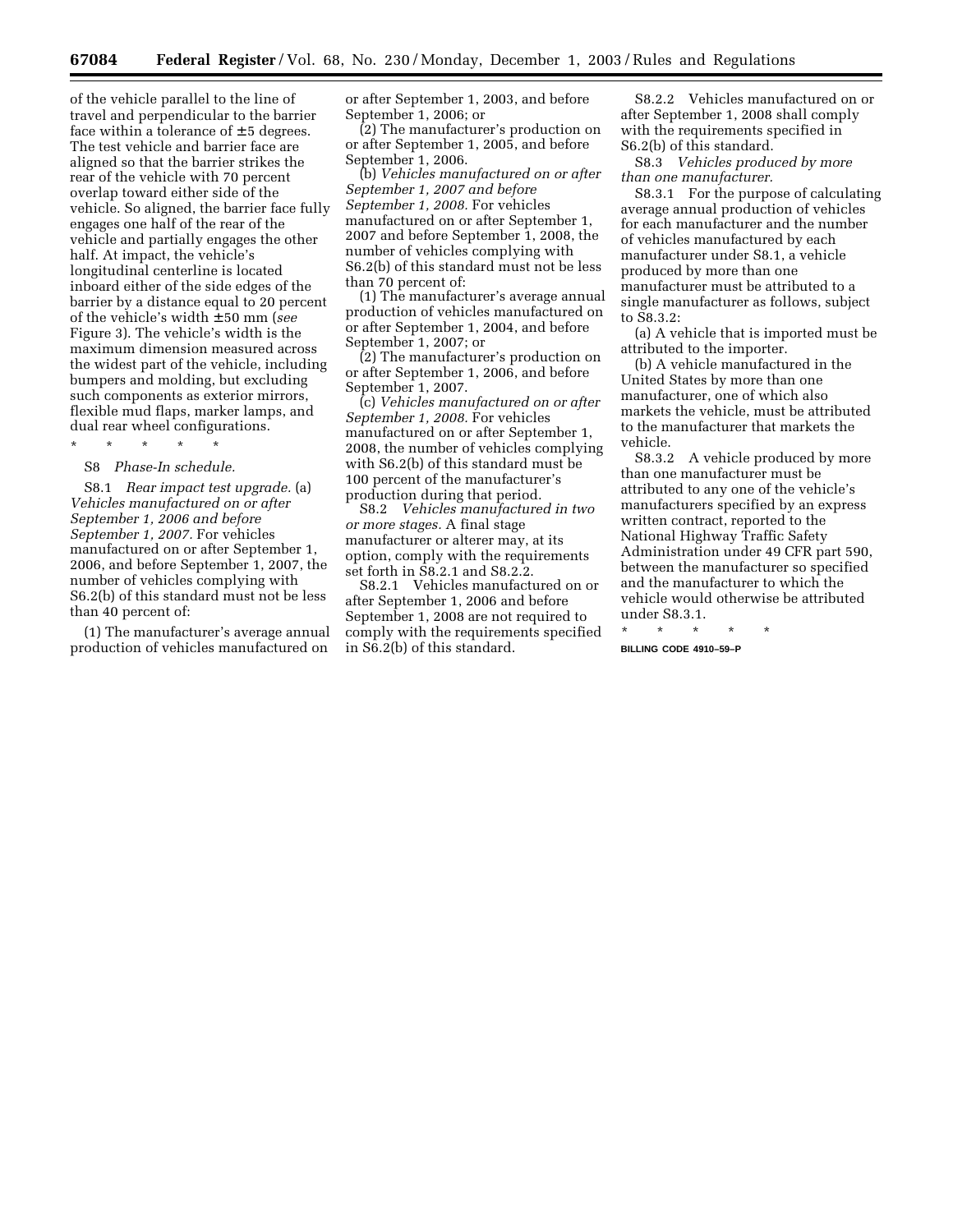